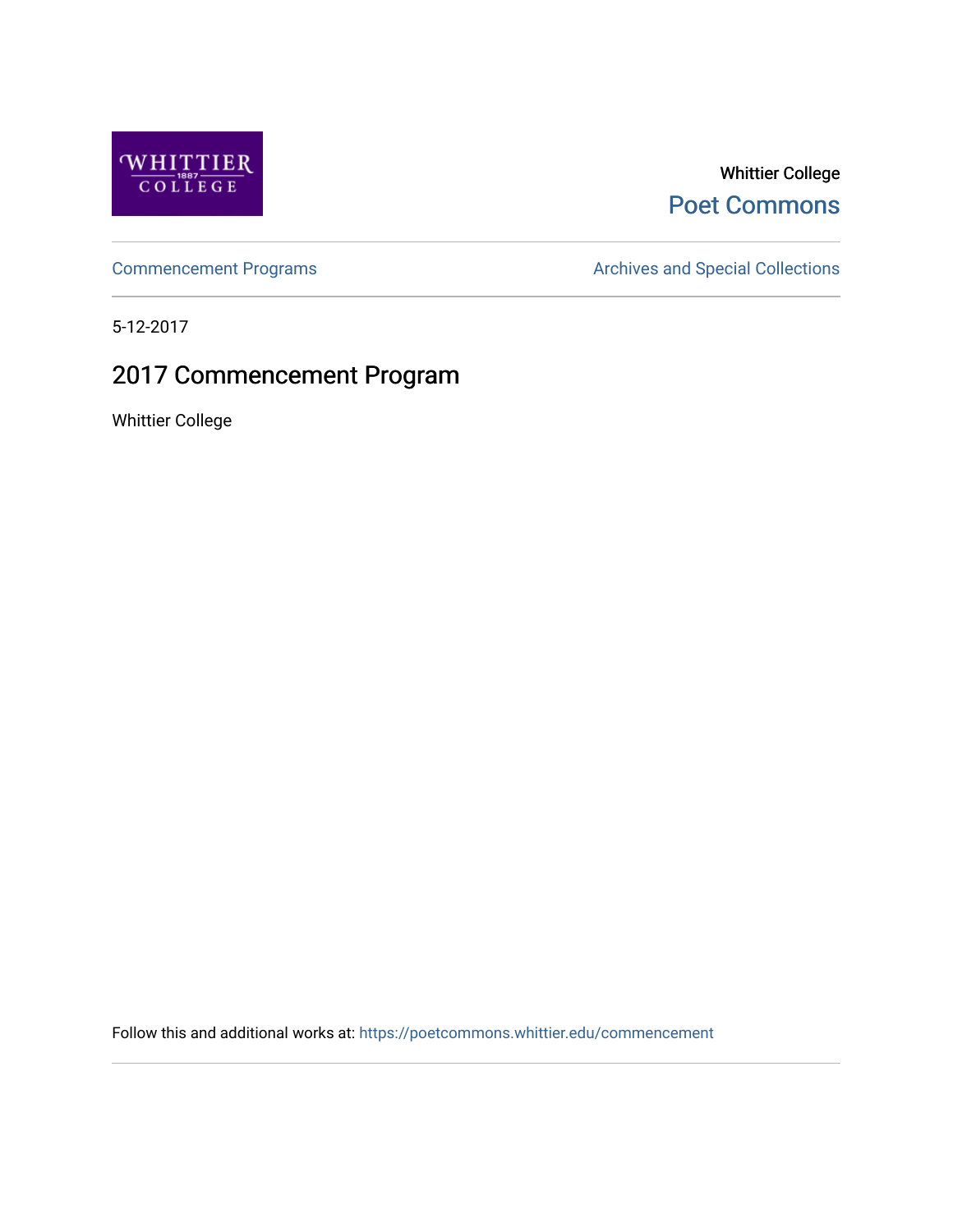WHITTIER COLLEGE

# **114TH COMMENCEMENT CEREMONY**



MAY 12, 2017

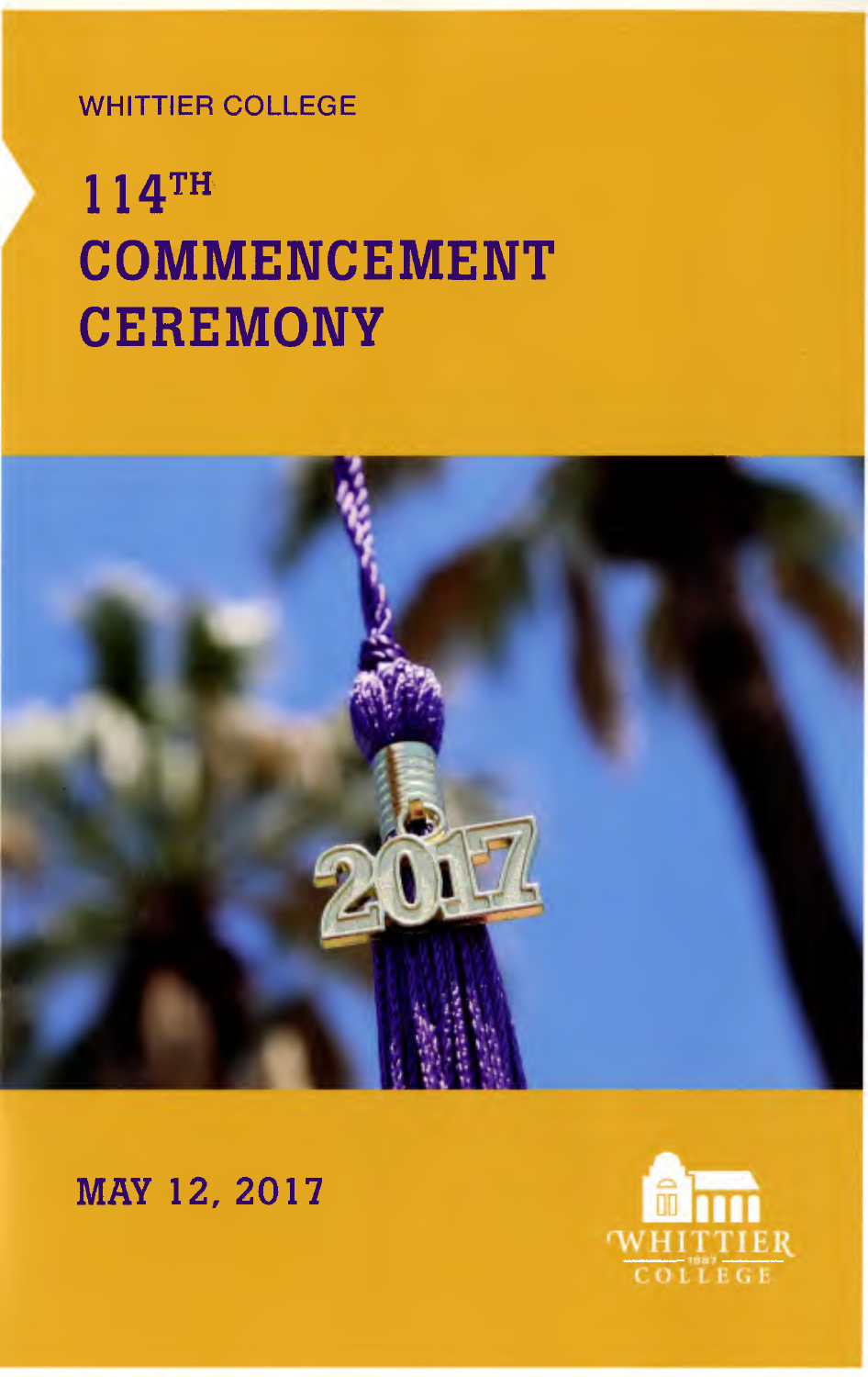## **ACADEMIC REGALIA**

The history of academic costume and ceremony dates from 12th and 13th century Europe and the medieval universities of Bologna, Paris, Oxford, and Cambridge. Originally, the university was an association of "masters of arts" and the degree was the step taken to become a full member. The new master was admitted to begin teaching; the word "commencement" described that rite of passage.

The most common articles of daily attire then were long flowing gowns and cloaks, with hoods attached for headwear; subsequently, hats became prominent. In England, details of scholars' apparel and occasions for use were strictly prescribed by university statutes.

The origin of the Oxford "mortarboard" cap is a mystery. It may well have evolved from forcing the rather square-shaped, outdoor biretta over the close-fitting, indoor skull cap commonly worn by university scholars in medieval times.

American academic regalia is an inheritance primarily from Britain. The 1895 Intercollegiate Code provides the fundamental regulation. Gowns for all three degree levels are basic black and similar in shape, although sleeve patterns differ. Doctoral gowns are faced with velvet, with three bars per sleeve. The black mortarboard cap is common to all degrees.

The hood is the most distinctive feature of academic dress. The color and style distinguish degree level, college or university, and discipline, although the proliferation of fields and institutions does not always allow easy identification. Hoods are all black, and they become longer and wider with more advanced degrees. All are lined inside with silk in the academic colors of the institution that conferred the degree.

The outer velvet trim on the hood, which becomes broader with the higher degrees, indicates the academic discipline. The white border for arts and letters emanates from the fur trim of the Oxford and Cambridge bachelor of arts degree. Red is the traditional color of the Church, and scarlet indicates theology. The royal purple of King's Court signifies the law. Green, the color of medicinal herbs, stands for medicine. Golden yellow indicates science, for through research untold wealth has been given to the world. Oxford pink indicates music. Russet brown for forestry is a tribute to the old-time dress of English foresters. Blue, the color of wisdom and truth, represents philosophy and is used on the trim for most academics who hold the doctor of philosophy degree, regardiess of which discipline they studied in the arts and sciences.

#### **THE MACE**

During the Middle Ages, the mace was carried into battle by churchmen who were forbidden by church law to bear edged weapons. The mace was later carried before the king by his bodyguard and eventually became the symbol of authority. A mace is now commonly used by governments and by institutions of higher learning in ceremonial processions.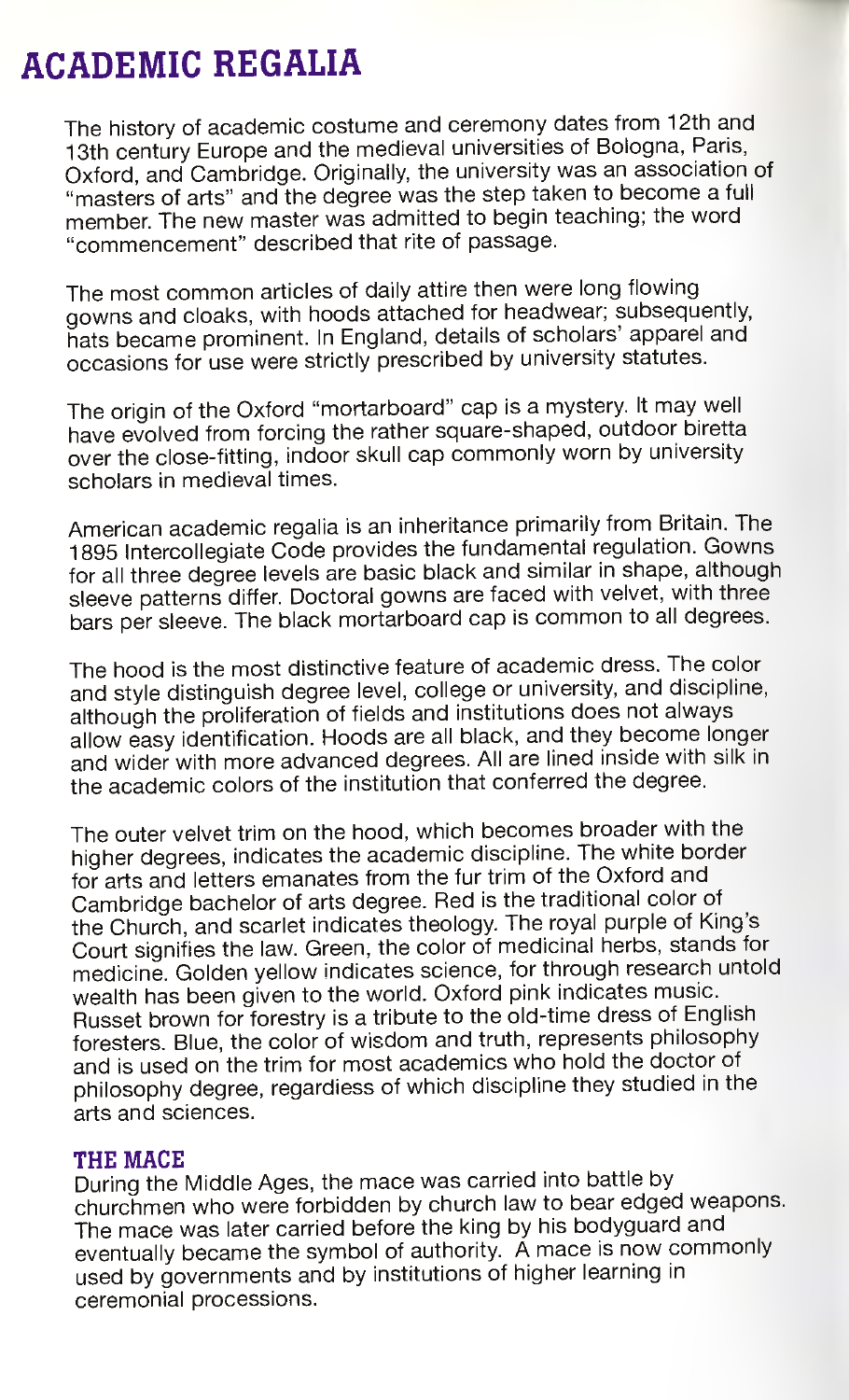## **THE ONE-HUNDRED FOURTEENTH WHITTIER COLLEGE COMMENCEMENT**



"Hail to the coming singers! Hail to the brave light-bringers! Forward I reach and share, all that they sing and dare." —John Greenleaf Whittier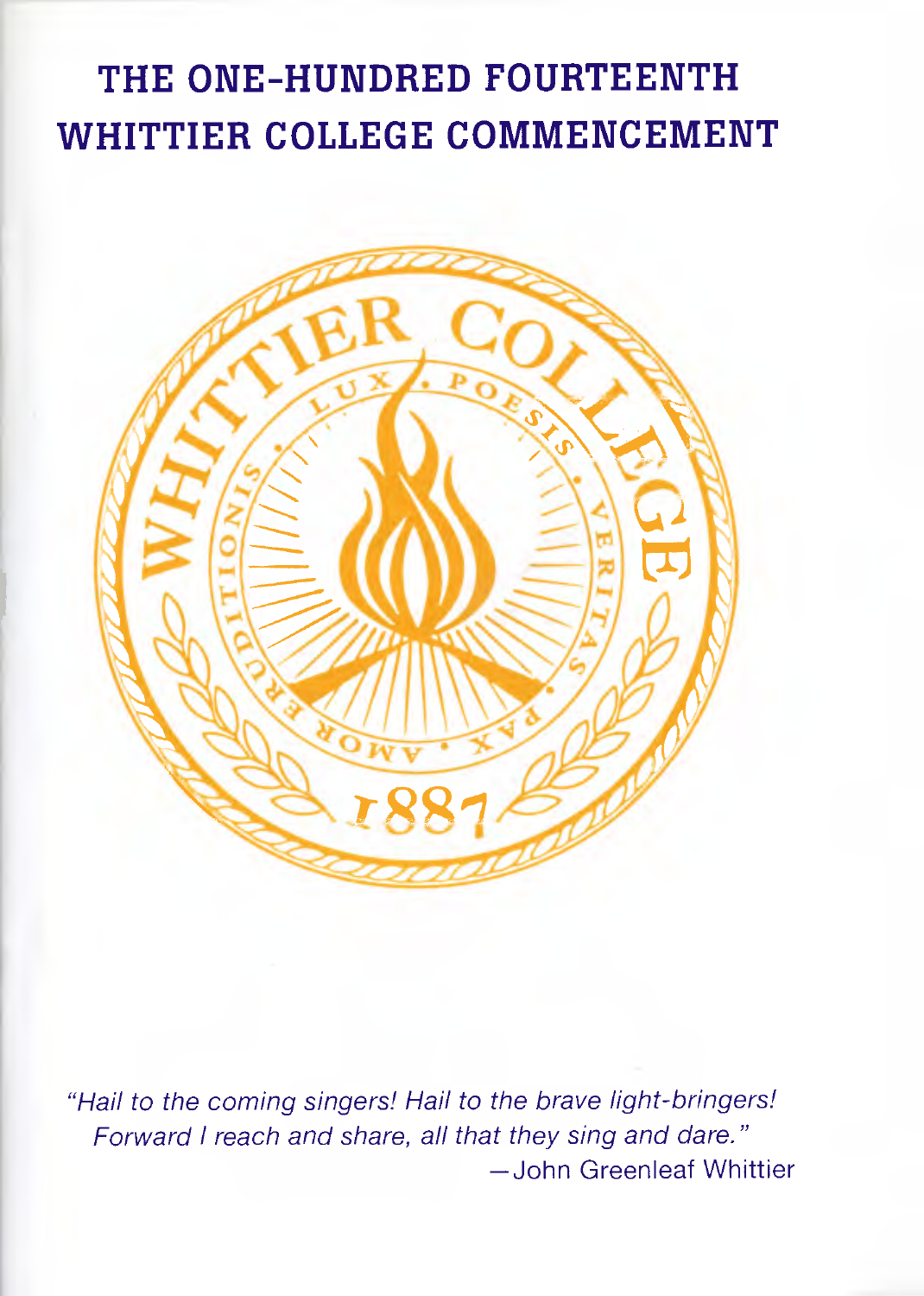## **PROGRAM**

#### PRELUDE

Three Dances - Tylman Susato Ronde-Saltarel-Pavane Magnificat Primi Toni - Johann Pachelbel Music for Queen Mary II - Henry Purcell March-Anthem-Canzona Canzona per Sonare No. 1: La Spritata - Giovanni Gabrieli

#### PROCESSIONAL

Pomp and Circumstance - Sir Edward Elgar Arranged by Stephen Billington

#### **INVOCATION**

Paula Sheridan, Ph.D. Associate Professor of Social Work

#### WELCOME FROM THE PRESIDENT OF THE COLLEGE

Sharon D. Herzberger, Ph.D.

#### **WELCOME FROM THE BOARD OF TRUSTEES & ALUMNI ASSOCIATION**

Alan H. Lund '71, Chairman of the Board of Trustees Steven C. Weston '83, President of the Alumni Board

#### **RECOGNITION OF THE FACULTY** & ACKNOWLEDGEMENT OF THE 2017 NERHOOD TEACHING EXCELLENCE AWARD WINNER

President Herzberger

#### STUDENT SPEAKER

Kourtney Brodnax '17

#### THE CONFERRING OF THE HONORARY DEGREE

President Herzberger

**Presentation of Solomon D. Trujillo**  Daniel Duran, Ph.D., Associate Professor of Business Administration

#### COMMENCEMENT KEYNOTE ADDRESS

Solomon D. Trujillo Global Telecommunications, Media, and Cable Industry Executive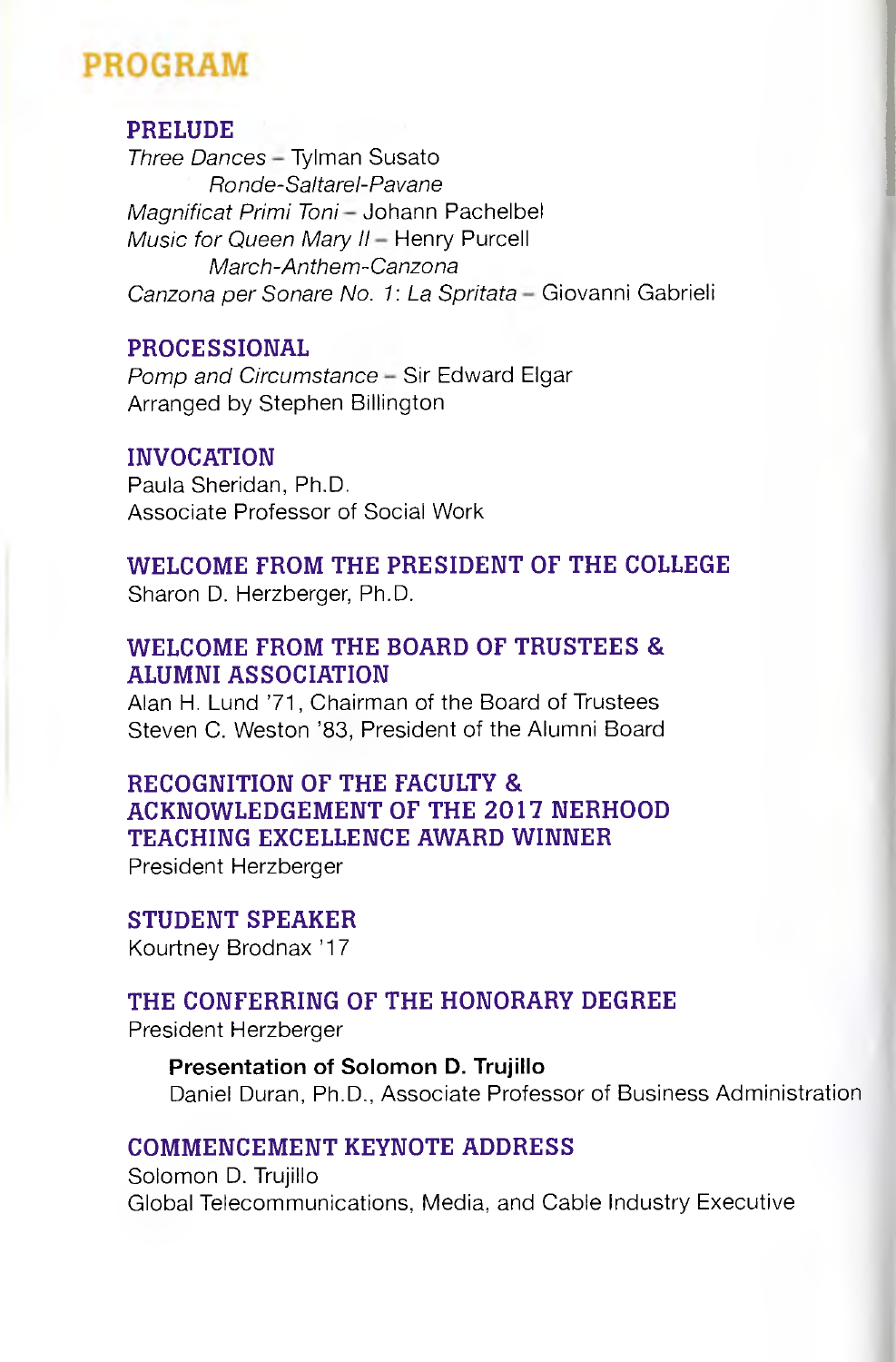#### **THE CONFERRING OF DEGREES**

Darrin Good, Ph.D. Vice President for Academic Affairs & Dean of Faculty

**Presentation of Master of Arts Candidates Presentation of Bachelor of Arts Candidates** 

#### **CHARGE TO THE CLASS OF 2017**

President Herzberger

#### **SCHOOL SONG** - FRIENDS FOREVER Whittier College Vocal Ensemble

#### **RECESSIONAL**

Trumpet Tune - Henry Purcell Solemn Music - Walter S. Hartley Prelude-Anthem-Postlude

#### **MARSHALS**

Joyce Kaufman, Ph.D., Mace Bearer Lorinda B. Camparo, Ph.D. Erica Fradinger, Ph.D. Sal A. Johnston, Ph.D. Paul Kjellberg, Ph.D. Deborah L. Norden, Ph.D. David I. Paddy, Ph.D. Brian A. Reed, M.F.A. Patricia A. Van Oosbree, Ph.D.

(The audience is requested to remain seated until the faculty and graduates have exited.)

President Herzberger and members of the faculty will host a reception for the Class of 2017 on the baseball field immediately following Commencement.

Restrooms are located at the north and south ends of the stadium.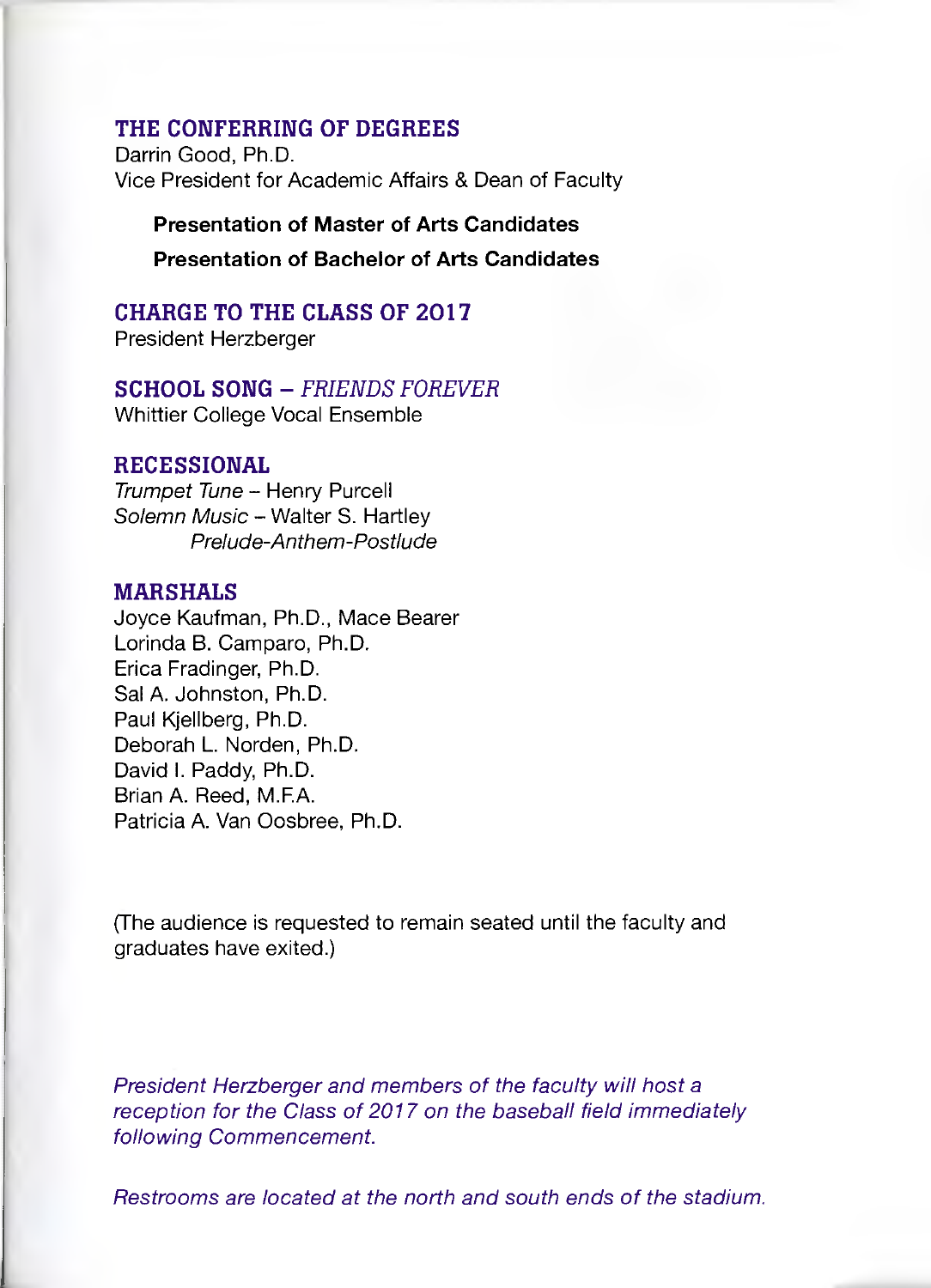## **KEYNOTE SPEAKER**



Solomon D. ("Sol") Trujillo is an international business executive who has served as CEO of large-cap global companies in the U.S., European Union, and Asia-Pacific region including U.S. West (now CenturyLink), Orange (now France Telecom), and Telstra, the Australian media-communications company.

In each he was a digital pioneer, leading the deployment of broadband, smart devices, and digital services – including the mobile internet and ultra-high speed wireless networks  $-$  to stimulate productivity and innovation across all

sectors of the economy.

Trujillo currently sits on corporate boards in the U.S., E.U., and China, including: Western Union in the U.S.; WPP plc, the E.U.-based advertising and public relations multinational; and in Asia, SouFun Holdings Ltd. (now Fang Holdings, Ltd.), China's leading real estate internet portal; and China's Silk Road Technologies, where he is board chairman.

Trujillo has previously served on the boards of Target, Bank of America, PepsiCo, EDS, Orange, Telstra, and Gannett, the newspaper chain that includes USA Today. In the public sector, Trujillo served as a trade policy advisor to the Clinton and Bush administrations and remains active in public policy issues related to immigration, trade, productivity, and fiscal affairs.

In recognition of his lifetime commitment to workplace diversity, Trujillo received the Ronald H. Brown Corporate Bridge-Builder Award from President Clinton in 1999. Most recently, he received the prestigious National Hispanic Hero Award from the United States Hispanic Leadership Institute, recognizing his pioneering achievements in the telecommunications industry, his advocacy on behalf of Latinos, and his leadership of initiatives to rebrand the Latino community.

Born in 1951 in Cheyenne, Wyoming, Trujillo holds a B.S. in business and an MBA (finance) from the University of Wyoming.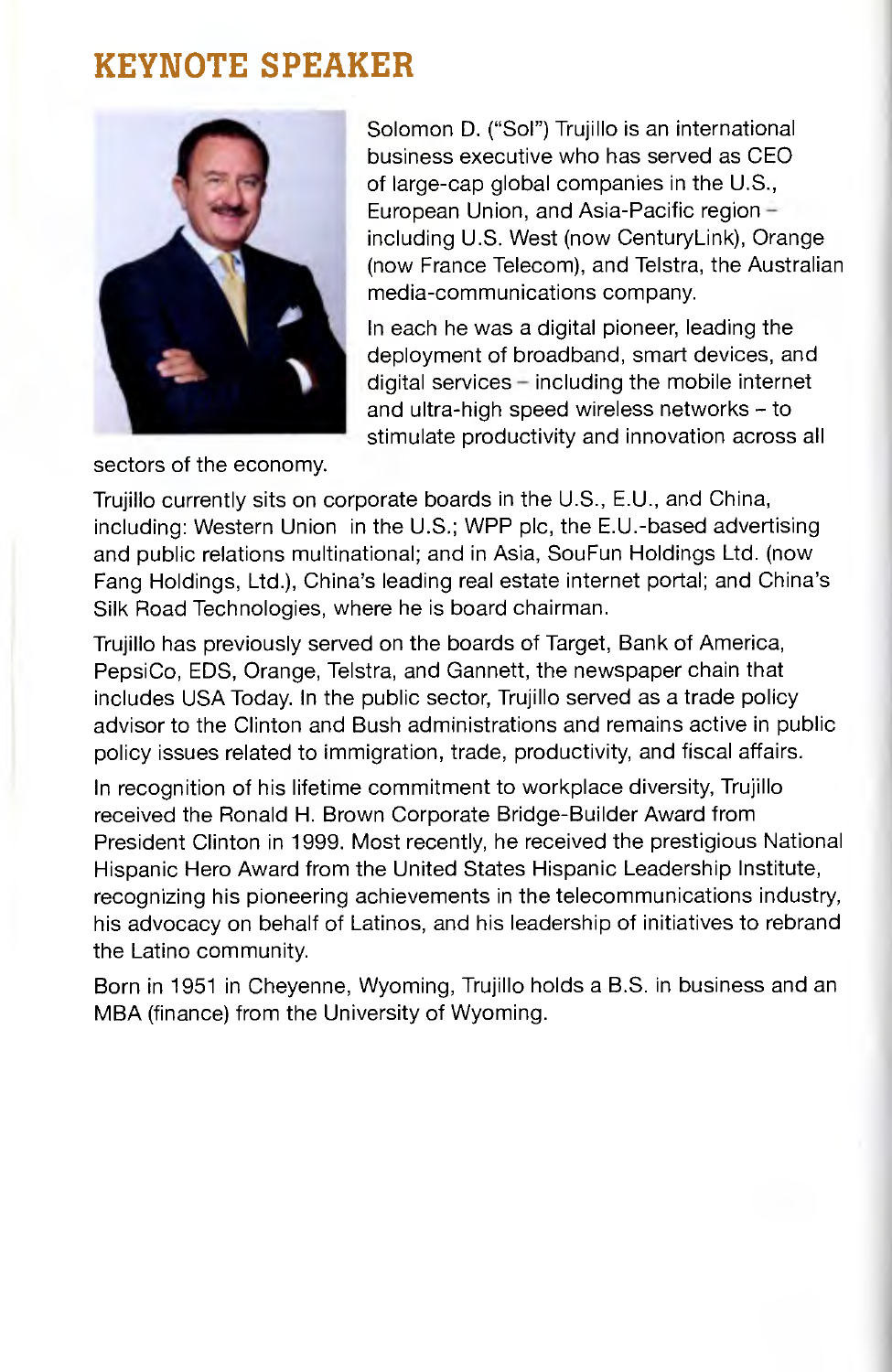## **SCHOOL SONG**

### **FRIENDS FOREVER**

Hail to thee, dear Whittier, Home of friends forever; Thou art virtuous, Whittier, In thy high endeavor

Now we charge thee, Whittier; Home where peace and truth are nourished. Grant to youth thy spirit till Hopes and dreams have fully flourished.

Forward ever; Whittier; Falter never; Whittier; Friends forever, Whittier; Alma mater, Whittier

Music by Professor of Music Margaretha Lohmann, based on Gaudeamus Igitur, C.W. Kindeleben, c. 1781 Words adapted by Professor of English Herbert Harris and Professor of History Marjorie Harris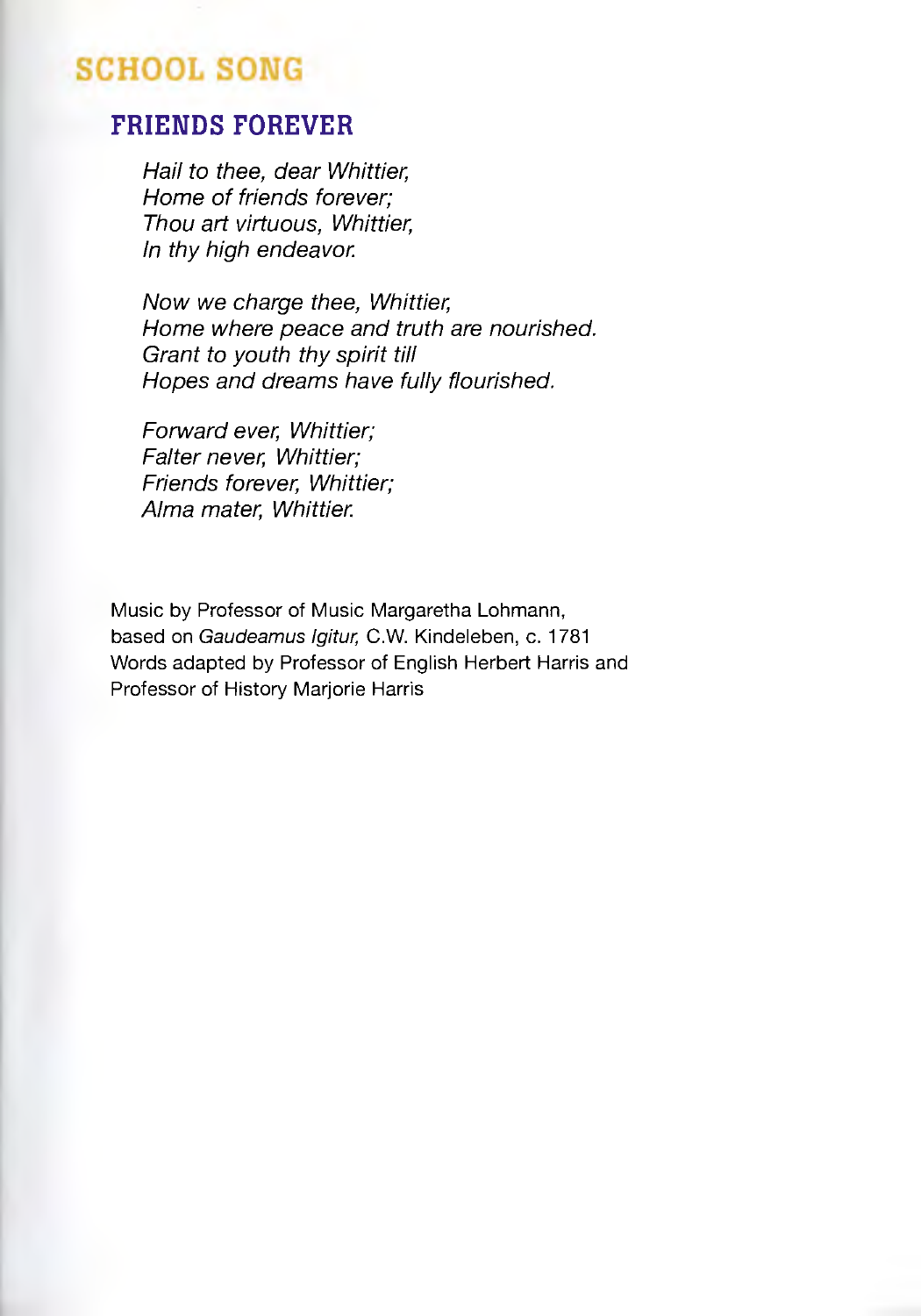## **Whittier College Academic Year 2016-2017 Candidates for Master of Arts Degree**

**Kristina Marie Flores Figure 2018 Research 11 anne Sanchez** (alifornia State University, Fullerton **California State University, Fullerton** California State University, Fullerton

- t **Breanna Nicole Gonzales Mary Elizabeth Shaw Mary Elizabeth Shaw<br>Concordia University Irvine Mary California** Concordia University Irvine
	-
- $\dagger$  **William Joseph Manning** Colgate University
	- t **Alyssa Catherine McCarron**  James Madison University
	- t Monica Miranda **Cadenas de Colmenero**  California State University, Fullerton
		- **Lauren** Haley Nico Whittier College
	- t **Andre Rene Ortega**  Whittier College
- t Katelyn Alexandra Penuelas Whittier College
- t David Waldon Pickard IV University of California, Santa Cruz
- **Charlene A. Brown**  the Matthew Erik Pirie Whittier College Whittier College Washington State University
- **Erin Elizabeth Eulberg Summer Prows**<br>
Whittier College **California** State Univers California State University, Fullerton
	- -
- **I- Katherine Lazo t Madison Kylie Shipherd**  Whittier College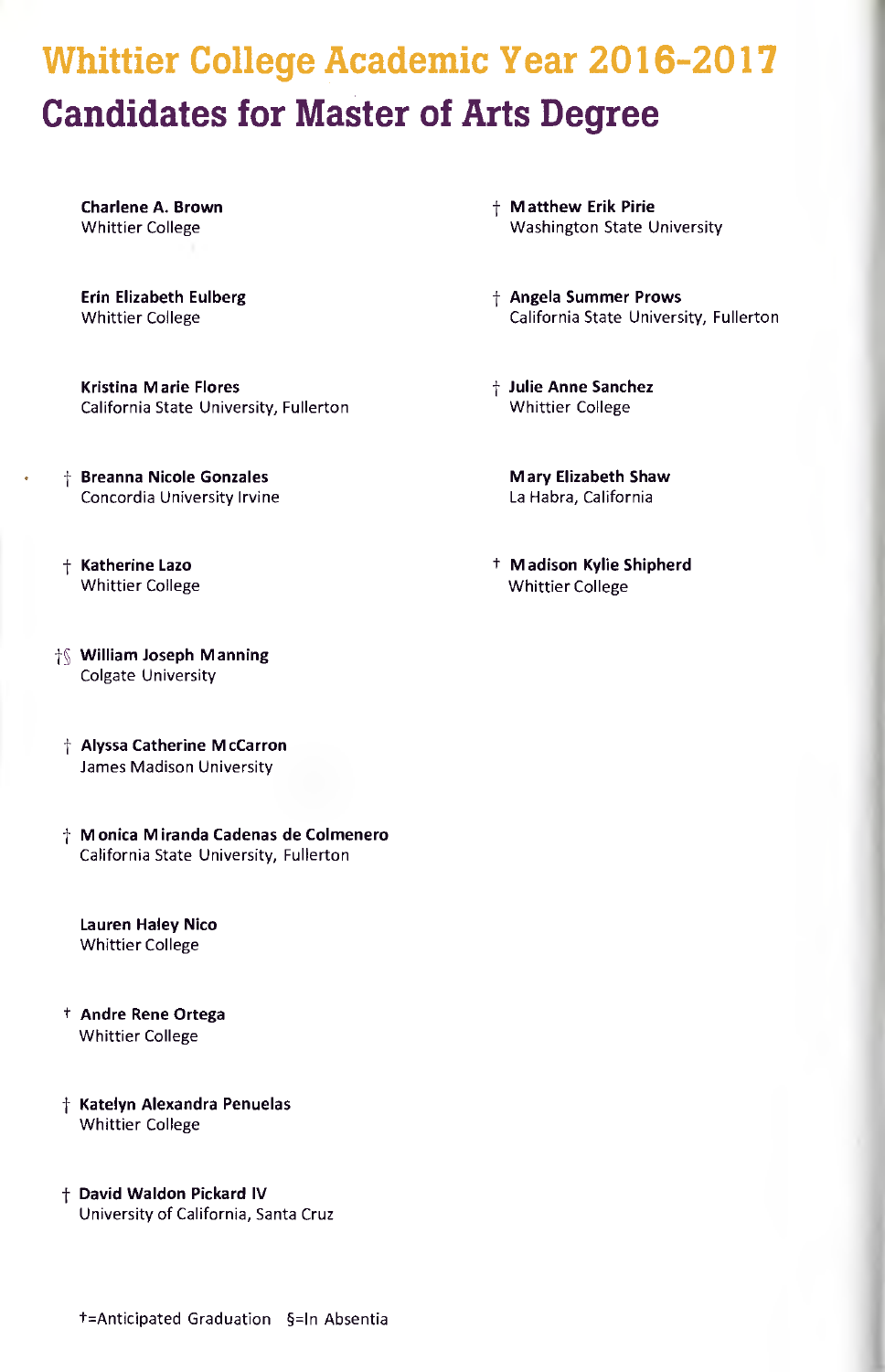## **Whittier College Academic Year 2017-2018 Candidates for Bachelor of Arts Degree**

Alexandra Denise Abeyta Business Administration Whittier, California

Jessica Gabrielle Acosta Anthropology-sociology Los Angeles, California

Nathan Anthony Acuna History Whittier, California

\*\*‡ Jessica Ava Adachi Child Development Los Angeles, California

1 Leila Audrey Afrasiyabi Kinesiology& Nutrition Science Los Angeles, California

t Amanda Monzerrat Aguilar Child Development Los Angeles, California

\*\*\* Hunter Ryan-Mazur Alexander Physics French Denver, Colorado

> Kaylah Jiselle Alexander Political Science Altoona, Pennsylvania

Rachel Elizabeth Alhanati Biology Lake Forest, California

English Biology

Sydney Marie Allen Business Administration Los Angeles, California

Mario Alberto Almaraz Art Los Angeles, California

Kassandra Marie Alvarado Business Administration Santa Ana, California

Matthew Ryan James Anderson Philosophy Yorba Linda, California

Karina Consuelo Andrade Kinesiology & Nutrition Science Spanish Whittier, California

lshmerai Elisabeth Angeles Herrera Biology Spanish East Los Angeles, California

Erica Rachel Angelo Social Work Whittier, California

1 NicholasJ. Angileri Business Administration San Jose, California

Annahita T Ansari Business Administration Berkeley, CA

Rachel Allcock Jasmine Ariana Arce San Diego, California Glendora, California

\*=Cum Laude \*\*=Magna Cum Laude \*\*\*=Summa Cum Laude =Academic Disctinction in the Major t=Anticipated Graduation §=ln Absentia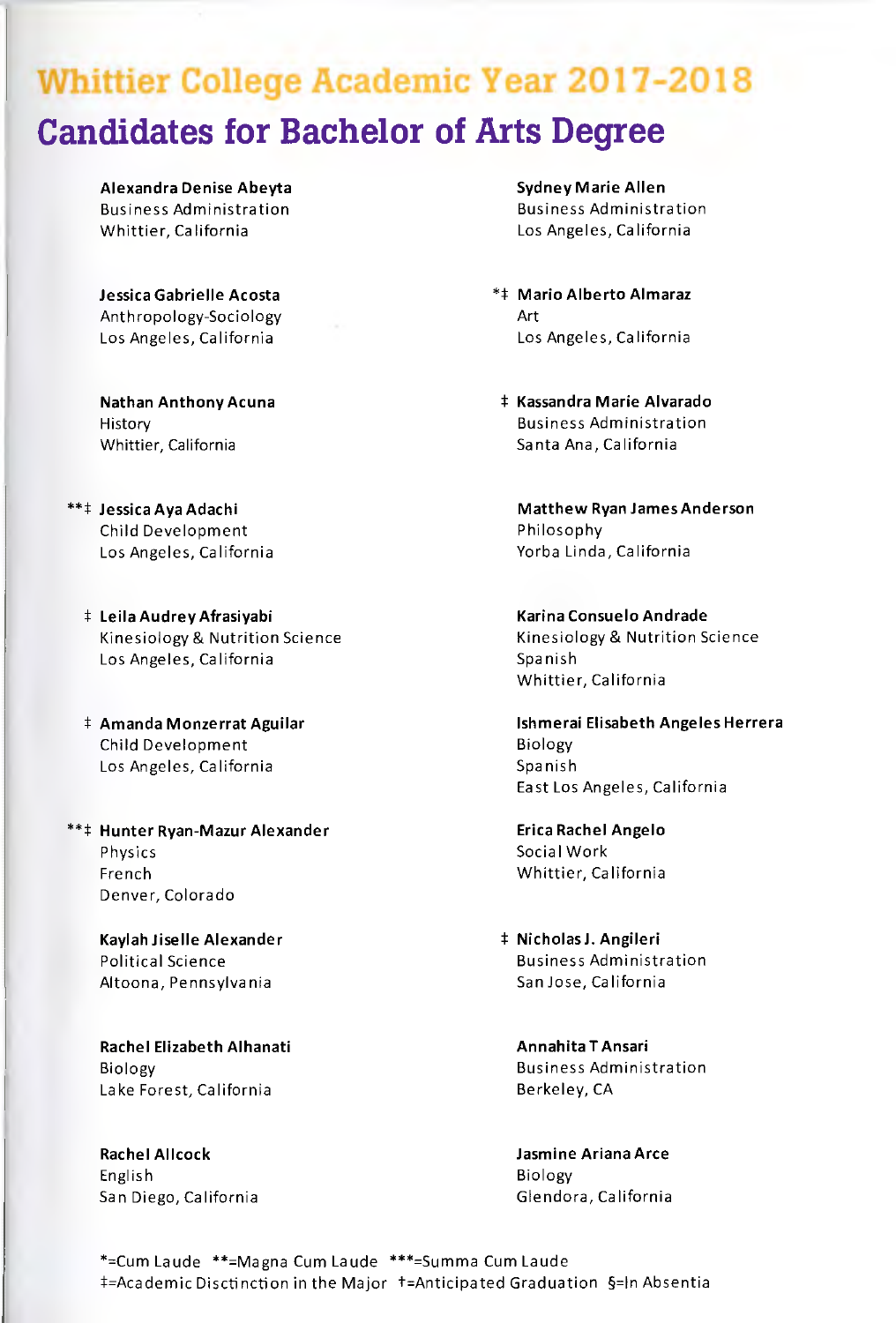Santa Fe Springs, California

David Valentin Arellano Economics Whittier, California

> Reannen Gabrielle Arevalo Biology Whittier, California

Maricruz Argueta Kinesiology & Nutrition Science Spanish Pico Rivera, California

Jeremy Paul Atencio Kinesiology & Nutrition Science Lomita, California

t Ashley Avalos Psychology East Los Angeles, California

Giovanna Frances Bacon Biology Novato, California

Kelsi Nicolle Bailey Biology Anaheim Hills, California

Kelsey Ann Bailleul **Mathematics** Whittier, California

§ Rebecca Briggs Baker English Los Angeles, California

Tyquion Calvin Ballard Chance Michael Boyce Theatre & Communications Arts **Business Administration** Social Work **Issaquah, WA** Los Angeles, California

Krissy Michelle Arechiga **\*\*\*** \$hannon Elizabeth Barbour Economics<br>
Santa Fe Springs. California<br>
Santa Fe Springs. California

> Nicholas Manuel Barreras English West Covina, California

Rachel Christine Barron Art Temecula, California

§ Ricardo Bazurto Physics Engineering 3-2 Physics Whittier, California

**SupriyaAnjali Bhupathy**  Physics Yorba Linda, California

> Jordan Alexander Bickerstaff Kinesiology& Nutrition Science Denver, Colorado

1 Samantha Peggy Hickey Blum Psychology Kinesiology & Nutrition Science San Jose, California

Breiann Ashley Bolos Biology San Francisco, California

Audrey Rachel Booher Psychology Honolulu, Hawaii

Samuel Peter Boutin Business Administration San Marino, California

\*=Cum Laude \*\*=Magna Cum Laude \*\*\*Summa Cum Laude t=Academic Disctinction in the Major t=Anticipated Graduation §=ln Absentia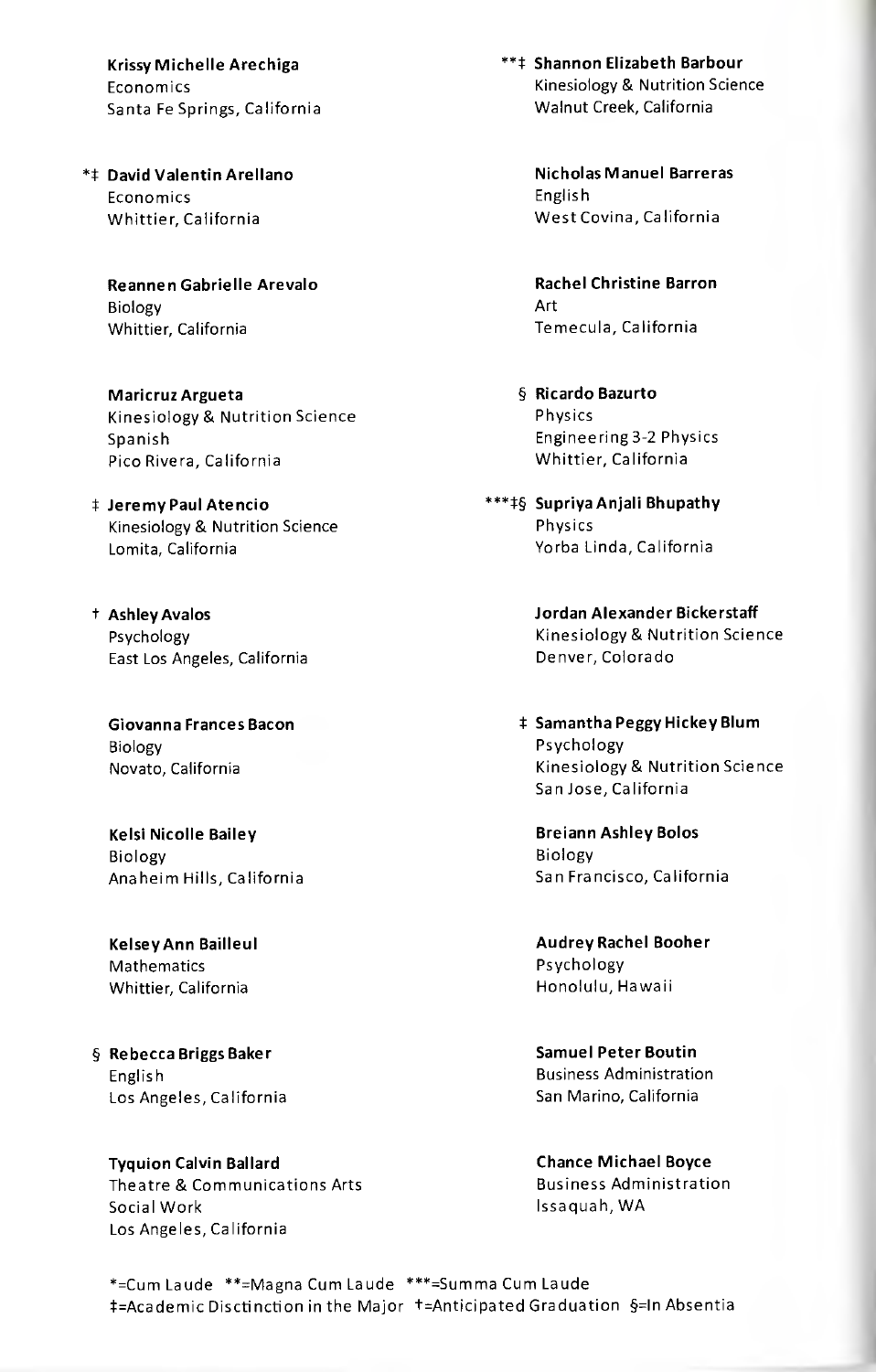Emily Ann-Marie Bradford **Hannah Claire Burgess** English Psychology Mission Viejo, California

f John Austin Brasher to the Suite of the Mikayla Anne Buss<br>Kinesiology & Nutrition Science the Mistory Kinesiology & Nutrition Science El Segundo, California Westlake Village, California

Benton Bray Leslie Daniela Caamal Business Administration and the Sociology Sociology<br>Ringsburg, California Kingsburg, California

§ Madison Shaw Brinnon **Valeria Grisell Cabral Fernandez**<br>Fotertainment Industry Studies **Valeria Construction** Political Science Entertainment Industry Studies<br>
Pleasanton California<br>
Pleasanton California Pleasanton, California

Anthropology-Sociology Sociology Aptos, California

Kourtney Janae Brodnax<br>Critical Studies in Media Marketing Chemistry Chemistry Critical Studies in Media Marketing Culver City, CA Granada Hills, California

 $\ddagger$  Caitlin Elizabeth Bronzan Aidee Campa Escorza Kinesiology & Nutrition Science<br>
Rentwood, California<br>
Redlands, California Brentwood, California

Political Science **Physics** French Madrid, Spain Long Beach, California

Amy Nicole Buck the Carlos-Arzate that the Petra Carlos-Arzate Business Administration business Administration Beaverton, Orgeon **Hollywood, California** 

Carly Hannah Buechler Maria Beatriz Laserna Carpio Kinesiology& Nutrition Science Biology Greenwood Village, Colorado

\*\*\*‡ Micheyla Rae Buechler **Elizabeth Hillary Carrera** Murrieta, California

\*\*‡ Krista Edythe Brockman Ferry Came Emily Mary Kathryn Cadena<br>Anthropology-Sociology Ferry Sociology Sociology

Christina A. Brown 1 Carlos Campos Moya

Child Development **Business Administration**<br>
Murrieta, California

\*=Cum Laude \*\*=Magna Cum Laude \*\*\*=Summa Cum Laude t=Academic Disctinction in the Major t=Anticipated Graduation §=ln Absentia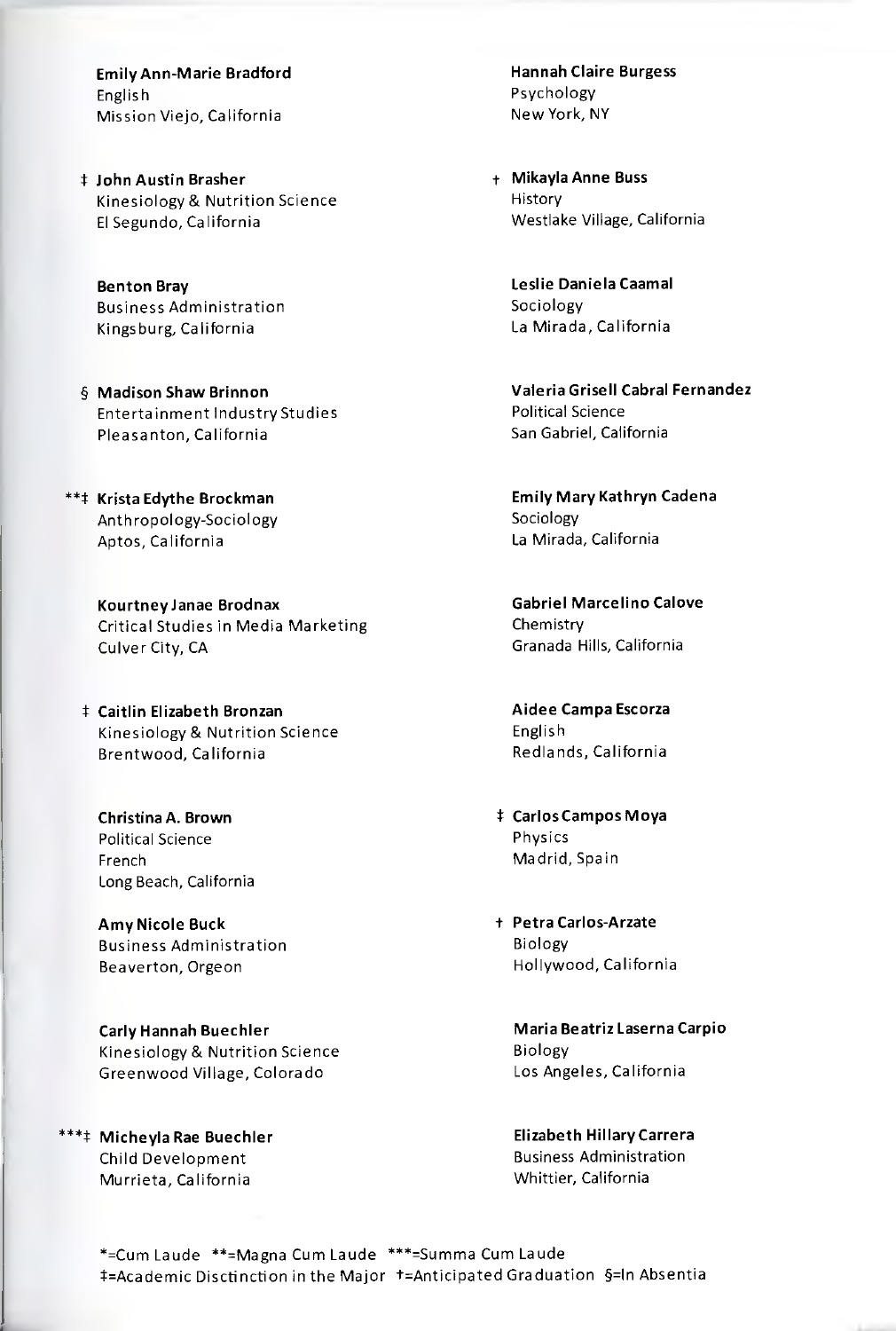Robert David Casas Social Work Pico Rivera, California

\* Amanda Victoria Casey Gender and Journalism Brawley, California

Charay Alicia Cash Business Administration Canyon Country, California

t Luz Daniela Castro Ashley Mae Chen Political Science **Biology** Spanish Wailuku, Hawaii Bell Gardens, California

**Dulce Maria Caudillo**<br> **Political Science**<br> **Political Science**<br> **Political Science** Political Science Pomona, California Flushing, New York

Gabriel la Yase nia **Cedeno** Sara Grace Chiu Whittier, California Whittier, California

OsvaldoJairCerda Dana M. Christensen Kinesiology & Nutrition Science English Spanish Covina, California Montebello, California

Montebello, California

Business Administration English

El Monte, California **Fontana**, California

-- Aristani **Chavez**  Business Administration Spanish El Monte, California

Troy Anthony Chavez Political Science Temecula, California

Celeste Isabel Chavez-Frank Business Administration San Diego, California

English Visual Art and Media Marketing

Denise Cervantes **International Clarke** Ian Michael Clarke Child Development Theatre & Communications Arts

t Kimberly Nicole Charos **1988 Example 20 Million** \*\*\*\*\* Katie Anne Clendening San Diego, California Long Beach, California

Salvador Nicolas Chavarin **Jenna Masako Cohen** Business Administration Kinesiology & Nutrition Science

Abigail Chavez **Abigail Chavez Abigail Chavez Abigail Chavez Abigail Chavez Abigail Chavez Abigail Chave** History Business Administration La Mirada, California and announcement and Bethlehem, Pennsylvania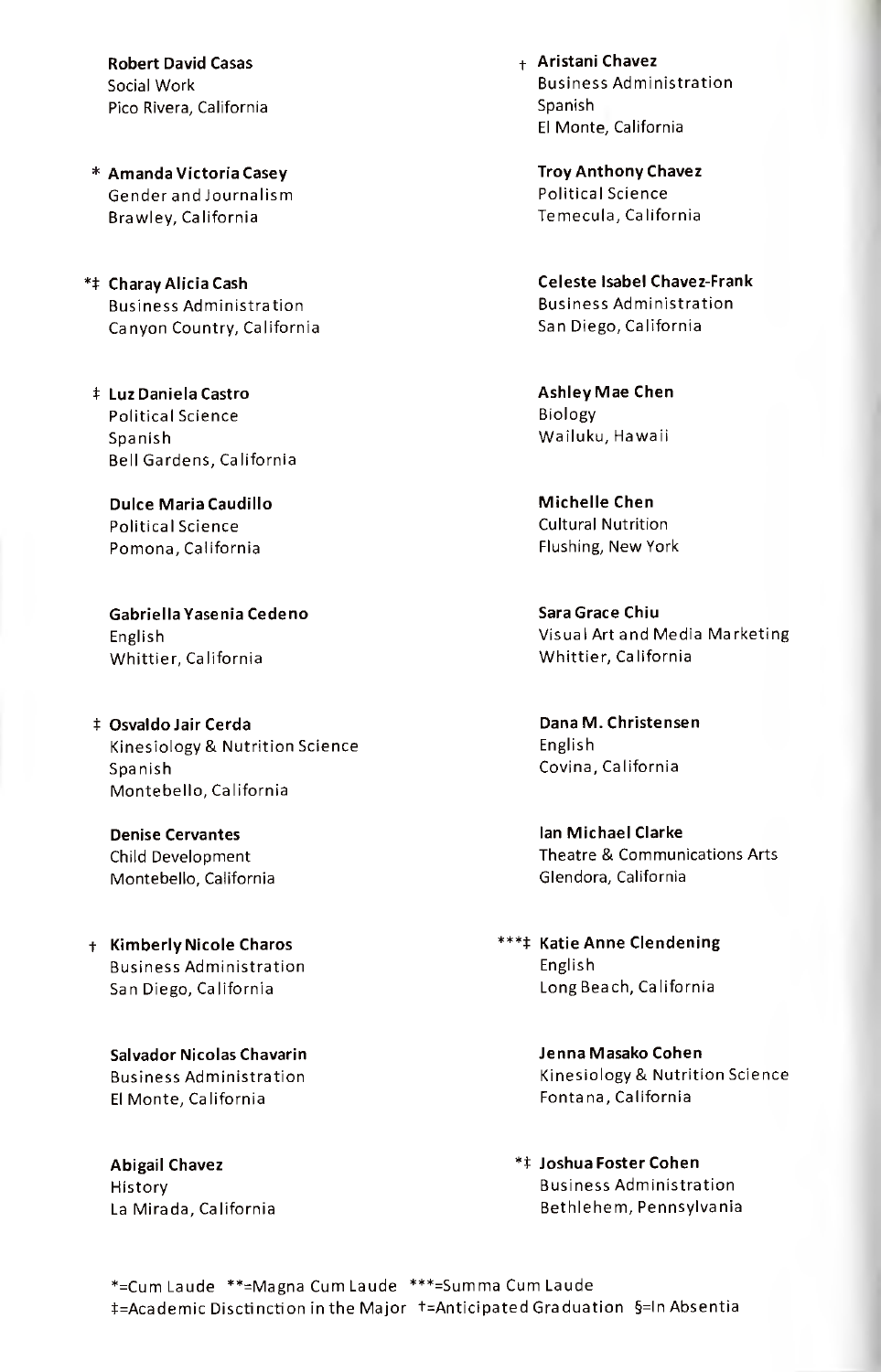t **William Grant Cohn**<br>Business Administration **Russell Paul De La Rosa**<br>Political Science Business Administration Political Science Chino Hills, California

**Eliza Marie Contreras \* \* Hayley Sally Dickinson**<br>Kinesiology & Nutrition Science \* \* \* \* Biology \* Biology Kinesiology & Nutrition Science Biology Pico Rivera, California

Psychology Sociology Indianapolis, Indianna

**Alexandra Delia Cory-Wright Dezarai Donnersbach**  Philosophy<br>| Philosophy | London\_United Kingdom | London, United Kingdom | London | West Covina, California London, United Kingdom

Political Science South

Alexi May **Cruz**  Biology Long Beach, California

- \*‡ Samantha Adrienne Cruz English Art Hunington Beach, California
- <sup>1</sup>**Stavros Anton** is Davarakis French Spanish Ontario, California

Julia Morrison Davis Political Science Religious Studies Mercer Island, Washington

\*\* **Alyson Feldman Dechert**  Psychology Oak Park, lllnois

> **Arlin De La Mora**  Business Administration Commerce, California

- 
- \*\* **Alma Cristal Corado Barrios t Alexis Aleisha-Greer Dods**

**1 Allison Marie Cox Kiara Jasmine Downs**  San Francisco, California Framing Meaning Through Theater and Film Sacramento, California

> \*\*\* Katherine Jo-An Drilling Chemistry Encinitas, California

- **\*j Sofia Isabel Duenas**  Sociological Approaches to Education Policy Redwood City, California
- \*\*\* Lalaine Rose Dungca Psychology Whittier, California

Tana Duong Business Administration Economics San Diego, California

Hunter Lee Durham Child Development Kennewick, Washington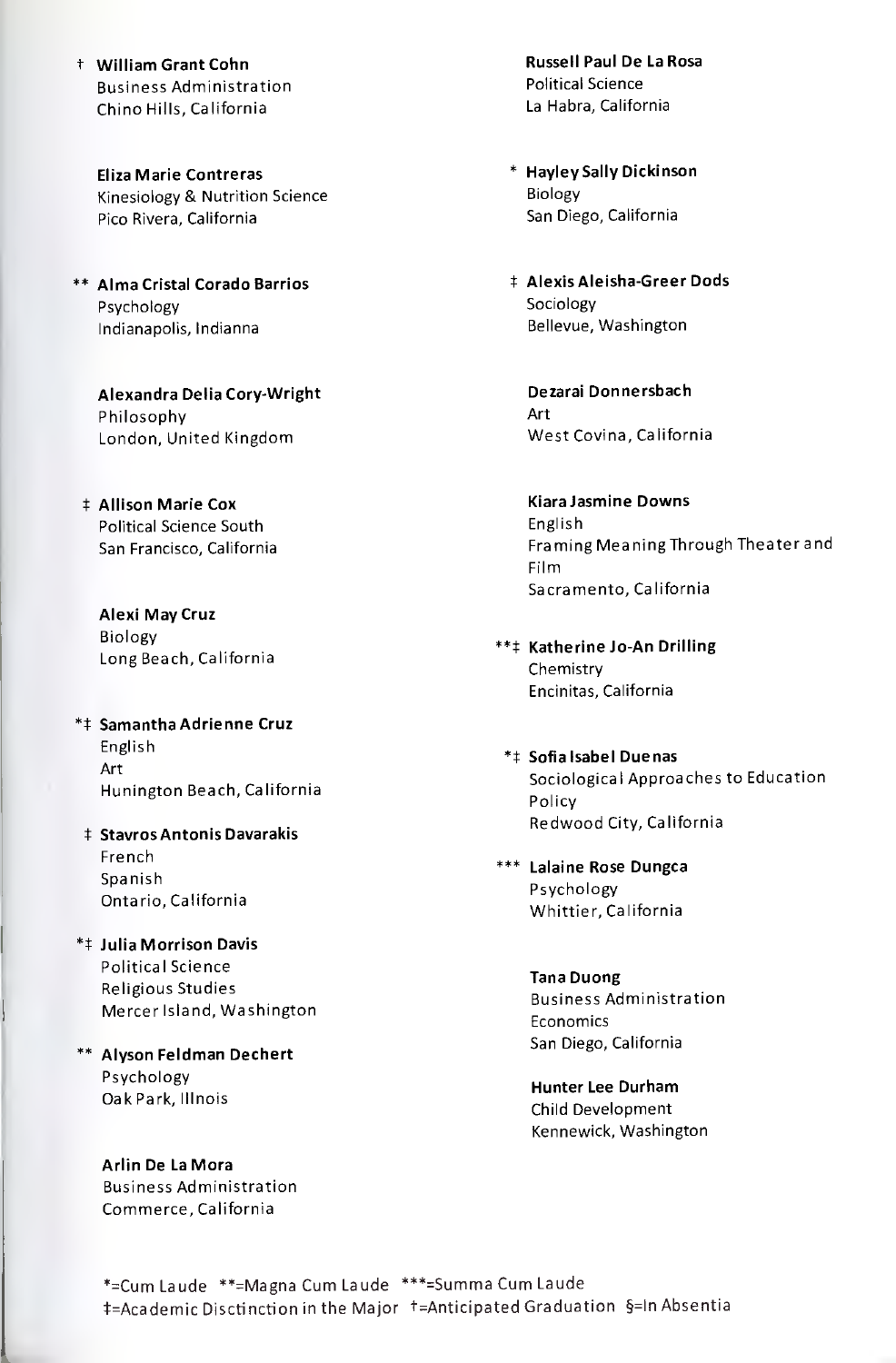Nicholas Rev Edmeier **Lightmary Flores** Alhambra, California **Habra**, California

Psychology English

English French

Business Administration **Art** La Mirada, California **National California** Upland, California

Political Science Political Science

Priscilla Maria Estrada **Alegandra Franco** Alejandra Franco English Child Development

1 Gabrielle Cordes Etchegaray Lauren Alexis Galantai Placentia, California La Canada, California

t Marino Fatovic t Lexusiasmine Galindo Kinesiology & Nutrition Science Psychology Dubroynik, Croatia Whittier, California

Judy Feng Vanessa Jennifer Galvan Kinesiology & Nutrition Science **Kinesiology & Nutrition Science** Alhambra, California **Pico Rivera, California** 

Alexandra Rae Ferry Lauren Lewis Gandi Institutions and Social Justice Mathematics Alameda, California Costa Mesa, California

Social Work **Biology** Los Angeles, California La Mirada, California

History Community Public Health and Advocacy La

\* Javier Emmanuel Elias Norma Fatima Flores La Verne, California **Bell Gardens**, California

Hannah Camille Ellett Gabriel Liam Forbes Merced, California Upland, California

Aaron Paolo **Espinosa** t Raphael Sebastian Forbes

Alicia Megan Estrada t Adam B. Fossier Whittier, California Christian Communication Communication Christian Communication Christian Christian Christian

Compton, California **Pico Rivera**, California

Kinesiology & Nutrition Science **Kinesiology & Nutrition Science** 

Ashley Vania Flores Charlene Margaret Gantan

\*Cum Laude \*\*=Magna Cum Laude \*\*\*=Summa Cum Laude 1=Academic Disctinction in the Major t=Anticipated Graduation §=ln Absentia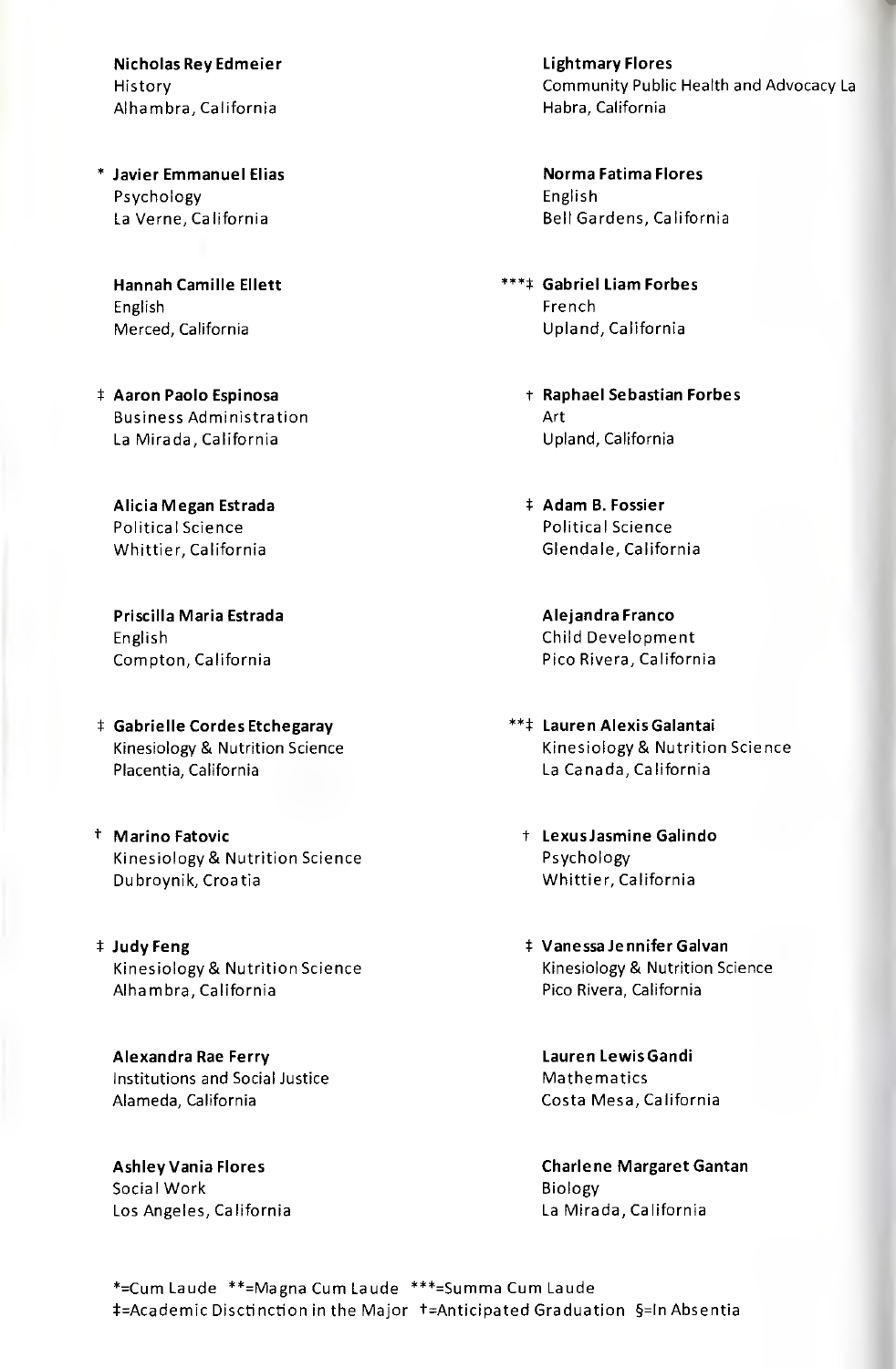Adrianaiasmine Garcia I: Julia Ann Giffin Social Work Political Science of the Science of the Political Science of the Political Science of the Political Sci<br>Philosophy Novato, California

English Psychology<br>Whittier, California Nortebello, California Whittier, California

§ **Nigel Ray Garcia** Claire Ellen Goldner<br>Business Administration<br>Psychology Business Administration Psychology Whittier, California

English English Pico Rivera, California XVIII et al. 2010 Mittier, California

Tyler Russell Garfield Susana Gomez-Barajas Sociology Chinese Manhattan Beach, California

Political Science<br>Los Angeles, California Los Angeles, California

Michael Raymond Gaughran Katia Melisa Gonzalez Theatre & Communications Arts Spanish Northport, New York Sociology

§ Kori Rose Gearhart Thania Gonzalez Palm Desert, California Glendora, California

Mathematics **English** 

Zornitsa Mihaylova Georgieva **Isabella Gorrocino** Economics Business Administration Business Administration **East Los Angeles, California** Plovdiv, Bulgaria

East Asian Studies Child Development Santa Barbara, California Arvada, Colorado

Fullerton, California

\*\*‡ Keeanna Charliene Garcia f f f Chantal Anahi Gilkey

Sara A. Garcia **Breana Silene Gomez** 

Kimberly Gaucin Filips (Filips of Giselle Amelia Gonzalez)<br>Political Science Cudahy, California

Chino Hill, California

Psychology **Example 20** The Sychology & Nutrition Science

Kai Norris Gentille Victoria Alexis Gonzalez Torrance, California Los Angeles, California

**Shannon Cherie Gerow**  \*\*\* Katherine Marie Graybill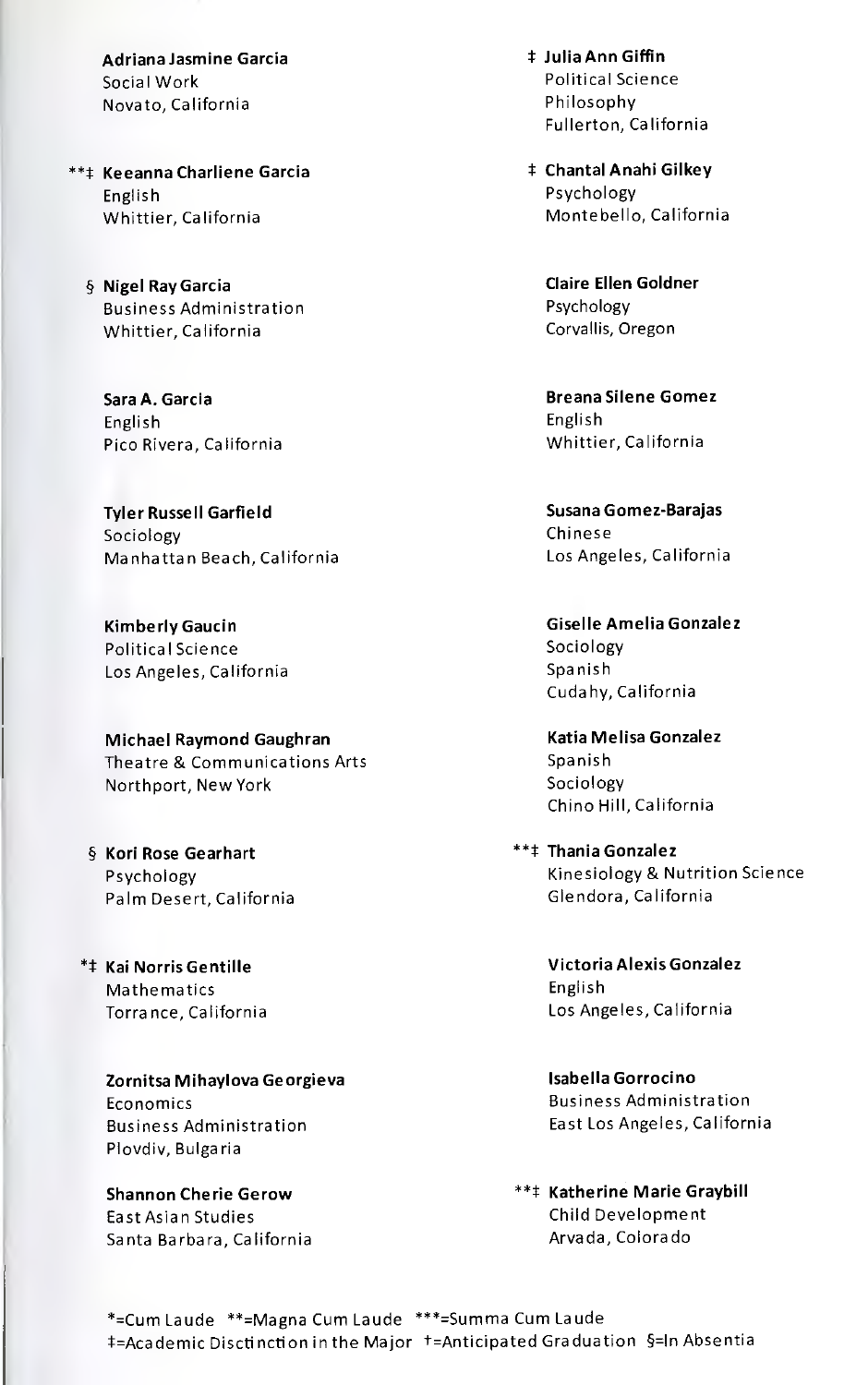Ariella Tamar Greene Social Work San Jose, California

Nikolas Sam Gregov Business Administration Sunnyvale, California

**'l** Arianna Michaela Grelling Marketing, Media, and Ministry Claremont, California

> Gawen Furie Zacharias **Grunloh**  Political Science Baldwin Park, California

\*1: Nicole Jordan Guzzo Creative Marketing Livermore, California

**Terianne Vuko Hamada** Justin Tyler Hill Chemistry ACS Certification Political Science Mililani, Hawaii Victorville, California

Kira Collins Hamblin **Michelle Cecilia Hillman** Kinesiology & Nutrition Science **Propriate Psychology** Telluride, Colorado Cerritos, California

Nicholas Tom Hanashiro **Nicholas Tom Hanashiro '**\* Tri Le Viet Hoang Economics Economics Montebello, California Bangkok, Thailand

Biology **Political Science** Seal Beach, California Spanish

t **Dino Hasanagic**  Kinesiology& Nutrition Science Sarajevo, Bosnia and Herzegovina

Nooreen Rose Hassan Kinesiology & Nutrition Science Pico Rivera, California

Kayla Maguerite Heiss Child Development Honolulu, Hawaii

**‡+ Alexander Tomas Hernandez** Child Development Kinesiology & Nutrition Science San Diego, California

Angelica Luz Hernandez Business Administration Pico Rivera, California

**Indigo Halverson 1 Nicholas Quinn Hernandez**  Art Kinesiology & Nutrition Science Riverside, California La Mesa, California

**Maryam M. Hami Breonna Joy Hinkes** Physics **Business Administration** Downey, California San Diego, California

t **Jessica Marie Hansen** \*\*t **Maxwell Thomas Hoversten**  Maple Grove, Minnesota

\*=Cum Laude \*\*=Magna Cum Laude \*\*\*=Summa Cum Laude 1=Academic Disctinction in the Major t=Anticipated Graduation §=ln Absentia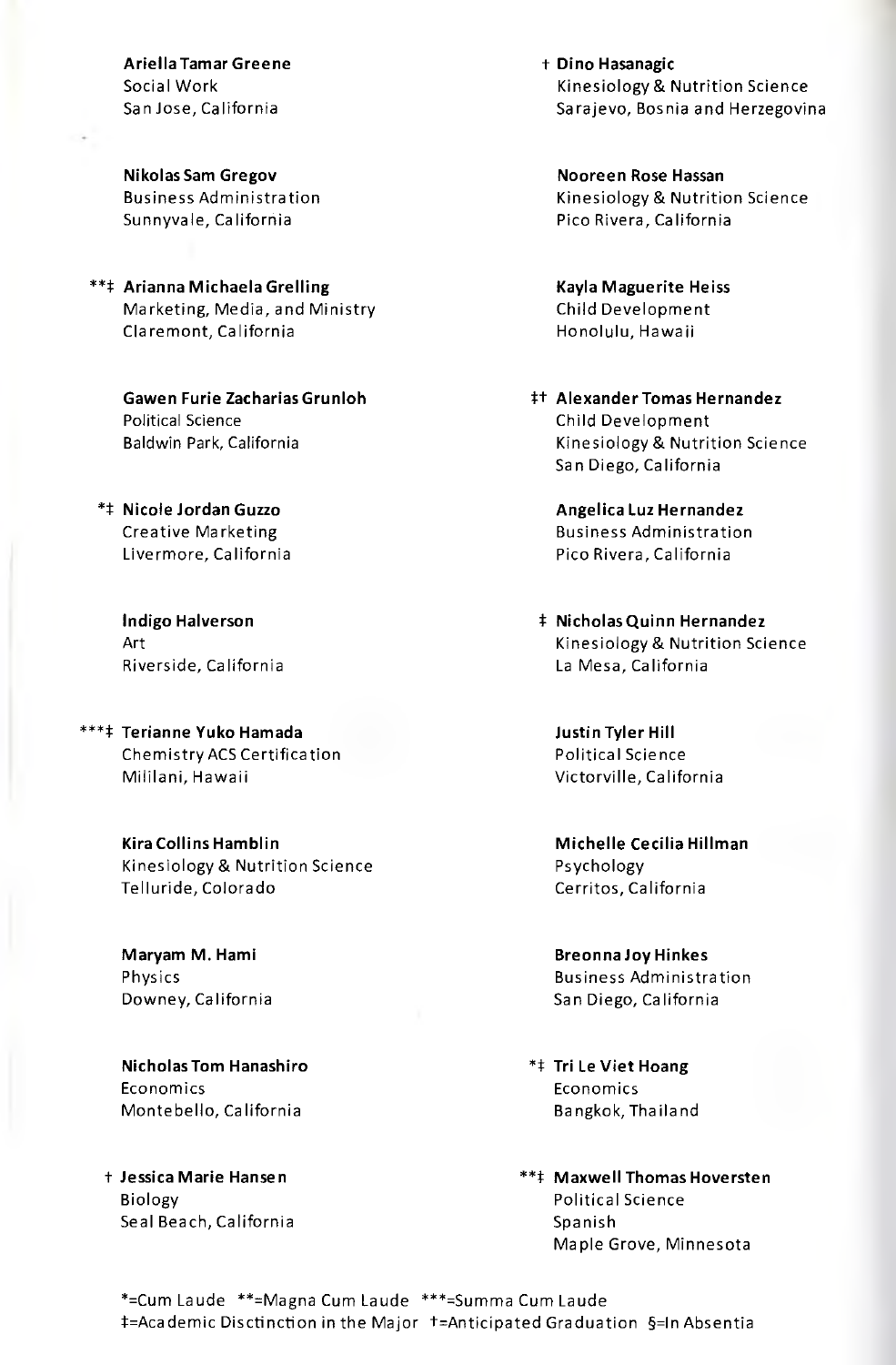John EHoward Business Administration Grand Terrace, California

**Elsa Viviana Huchim**  History La Puente, California

I: **Kevin** Mark Huey Business Administration Pleasanton, California

Margaret Elaine Hughes Psychology Diamond Bar, California

**Kimberly Hurtado**  Psychology Los Angeles, California

\*\*\* Christina Nicole Ibarra Sociology Los Angeles, California

> **Christopher Alonzo Ibarra**  Mathematics-Business Chino, California

Cassandra Joy Irwin Biology Redondo Beach, California

Alyse James Sociology Los Angeles, California

Minjae Jang Chemistry San Jose, California

Sean Tyler Jardinico Christopher Hans **Kapano**  Business Administration and all the Business Administration Pleasant Valley, New York Cypress, California

lmran Muhammad Javaid Biology Hacienda Heights, California

> **Tianna Alee Jefferson**  Business Administration Las Vegas, Nevada

Andrew Alexander Jimenez Business Administration Tehachapi, California

Hannah Elizabeth **Johnson**  Music Hacienda Heights, California

Tyler CharlesJohnson Kinesiology& Nutrition Science Whittier, California

Frank Hombre Jordan Psychology Chicago, Illinois

Timothy **Kam**  English Irvine, California

\*‡ Breelyn S. Kamppila Child Development San Pedro, California

> Sydney Alexandra Kanne Psychology Political Science Duarte, California

**Dominic Keoni Kanoa-Reyes**  Business Administration Ramona, California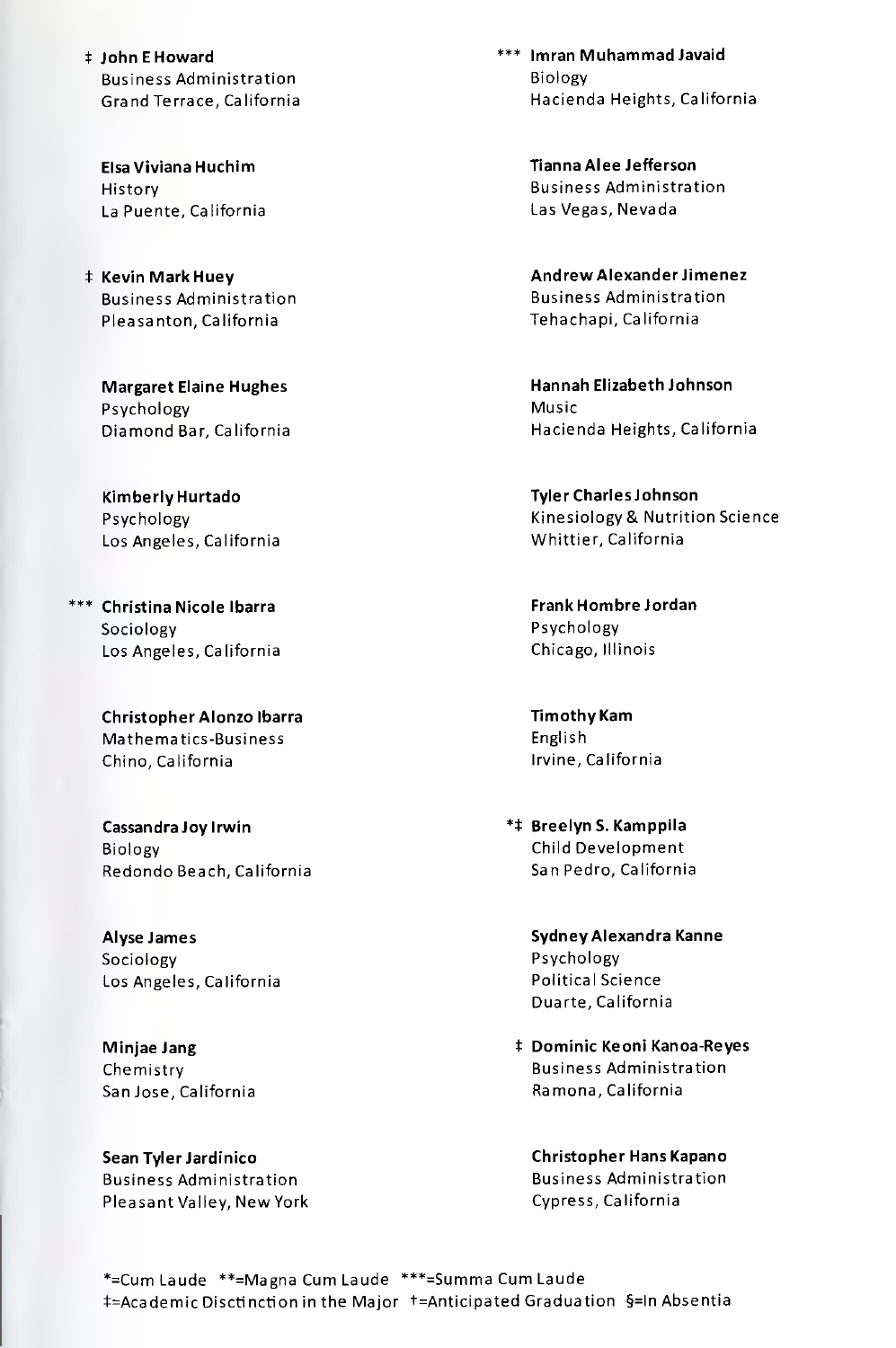Business Administration Pacific Rim Film Production Pacific Rim Film Production<br>Pacific Rim Pacific Rim Production And Productional Collisionnia Coto de Caza, California

**Maxwell James Kaufman David Konstantinov**<br> **David Konstantinov Clobal & Cultural Studies**<br>
Global & Cultural Studies Business Administration Global & Cultural Studies West Hartford, Connecticut

Richard Mark Kaye **Mark Akel Kozhaya Mark Akel Kozhaya** Kinesiology & Nutrition Science **Example 2018** Economics<br>
Irvine California Irvine, California

Sociology<br>
Santa Clara California (Santa California et al. California et al. California et al. California Santa Clara, California

**t** Harrison R. Kemp **Nathan Max Landau** Hopewell, New Jersey

**Farrah Augusta Kharazmi Lexie Diane La Scala and Lexie Diane La Scala and La Scala and La Scala and La Scala <br>
Revenued Burgusta Burgusta and La Scala and La Scala and La Scala and La Scala and La Scala and La Scala and L** Psychology Political Science Newport Beach, California

\*\*\*‡ Hyesoo Kim<br>Chemistry ACS Certification **And American Studies** (Chemistry ACS Certification Chemistry ACS Certification and Urban Community Studies Inc.<br>
Urban Caliminos California Los Alamitos, California

San Jose, California

**Alyssa Marie Kimbell Ruth Raquel Leon**  Social Work<br>Riverside California (1999) - Biology Monttler, California Riverside, California

**Business Administration** Portland, Oregon Monterey Park, California

**Max Crossen Klein Leslie Jean Lien (1988)**<br>Political Science **Leslie Science (1998)**<br>Chemistry Oakland, California

t **Ruth Ann Kaplan Ryan-Hunter Tovar Kondo** 

Amanda Jane Keller **Joseph Antonio Laguna** 

English Economics Scottsdale, Arizona

**Jimin David Kim Andrew Ethan Lemus**<br>**Riology History** Biology History

**Melissa Erica King** § Colman Li

Political Science<br>
California California Chemistry San Diego, California<br>
California Chemistry San Diego, California

\*=Cum Laude \*\*=Magna Cum Laude \*\*\*=Summa Cum Laude =Academic Disctinction in the Major t=Anticipated Graduation §=In Absentia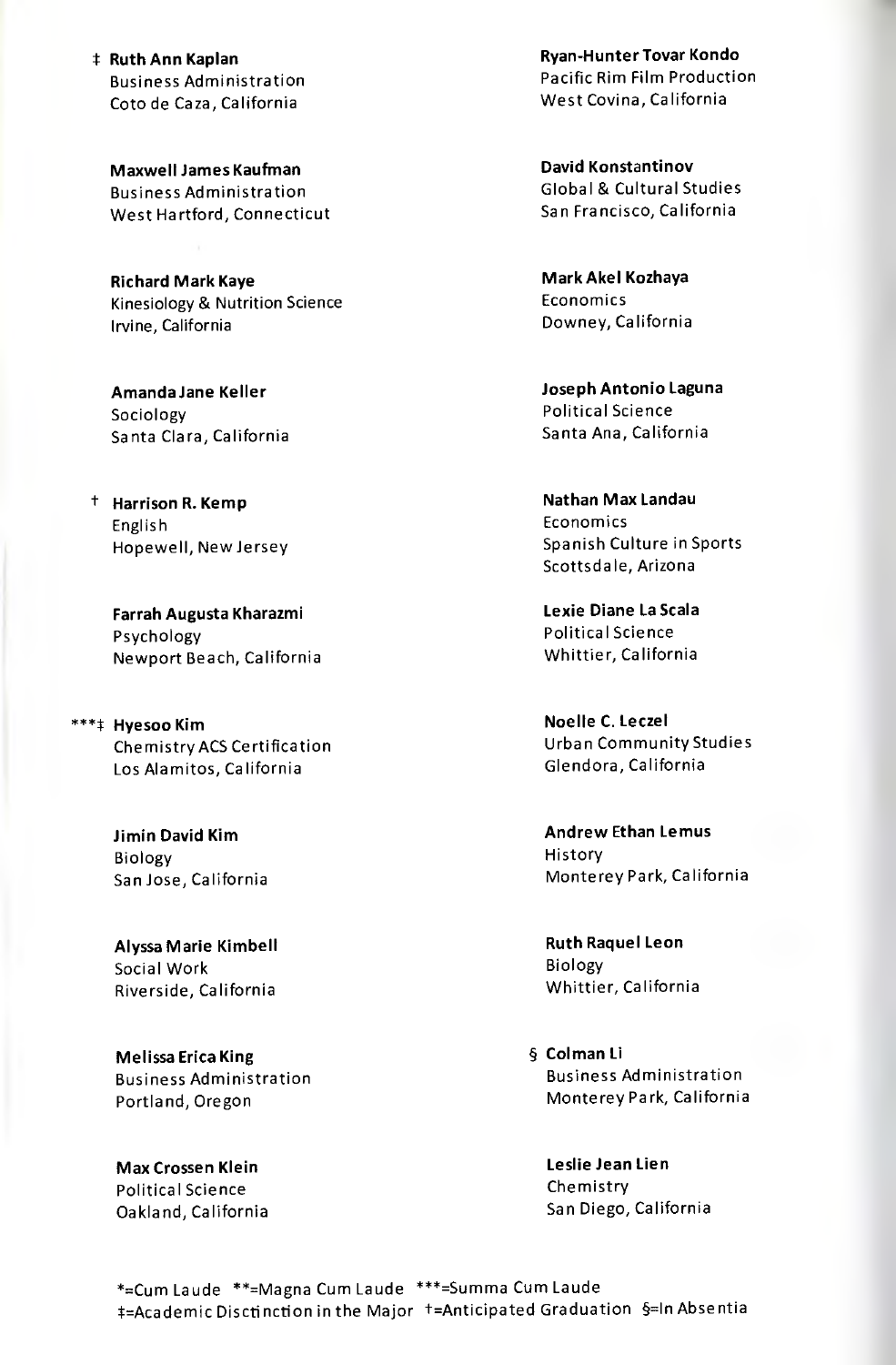\*\*\*‡ Brianna Lyn Limas **Holly Suzanne Lyons** Storytelling and Spirituality<br>La Habra, California

Ashley Anne Lindke **Andres Magana Andres Magana** 

Clement Liou **Luis Alejandro Manzo**  Paris, France **Research California** 

**1 Christina Marie Locke Benjamin Morris Margules**  Kinesiology & Nutrition Science **Psychology** Religious Studies **San Rafael, California** Westchester, California

t Katrina Locsin **Crystal Marroquin**<br>Biology **Calculation Communic Contracts** 

Child Development English Whittier, California

**Jocelyn Lopez Community Community Aaron Matthew Martinez Aaron Matthew Martinez** Theatre & Communications Arts Social Work Los Angeles, California **Pico Rivera, California** Pico Rivera, California

**Joshua John Lopez Andrew Martinez Andrew Martinez** 

**Casie Ingrid Lowden Jasmine K Martinez**  Kinesiology & Nutrition Science Biology Glendora, California **Anaheim, California** Anaheim, California

**l Hector Bravo Lujan** t **Nicole Miguel Mauricio**  Spanish Music Business Administration **Example 20** The Seach, Hawaii Downey, California

**Ryan Scot Lynch William Edward Maxton**  Business Administration Sociology Yorba Linda, California eta alianzarria eta Erresta Errefundatuaren Errefunda eta Errefundatuaren arteana, California

Newport, California

Biology<br>
Business Administration<br>
Pleaston, California Whittier, California

Business Administration **Film and Creative Writing** 

Biology<br>
Cinematic Cultural Studies<br>
Unittier, California<br>
Cos Angeles, California Los Angeles, California

**Alma Francisca Lopez Ryan Jason Martin Del Campo**  Spanish Pico Rivera, California

Biology Business Administration Whittier, California Temple City, California

\*=Cum Laude \*\*=Magna Cum Laude \*\*\*=Summa Cum Laude =Academic Disctinction in the Major t=Anticipated Graduation §=ln Absentia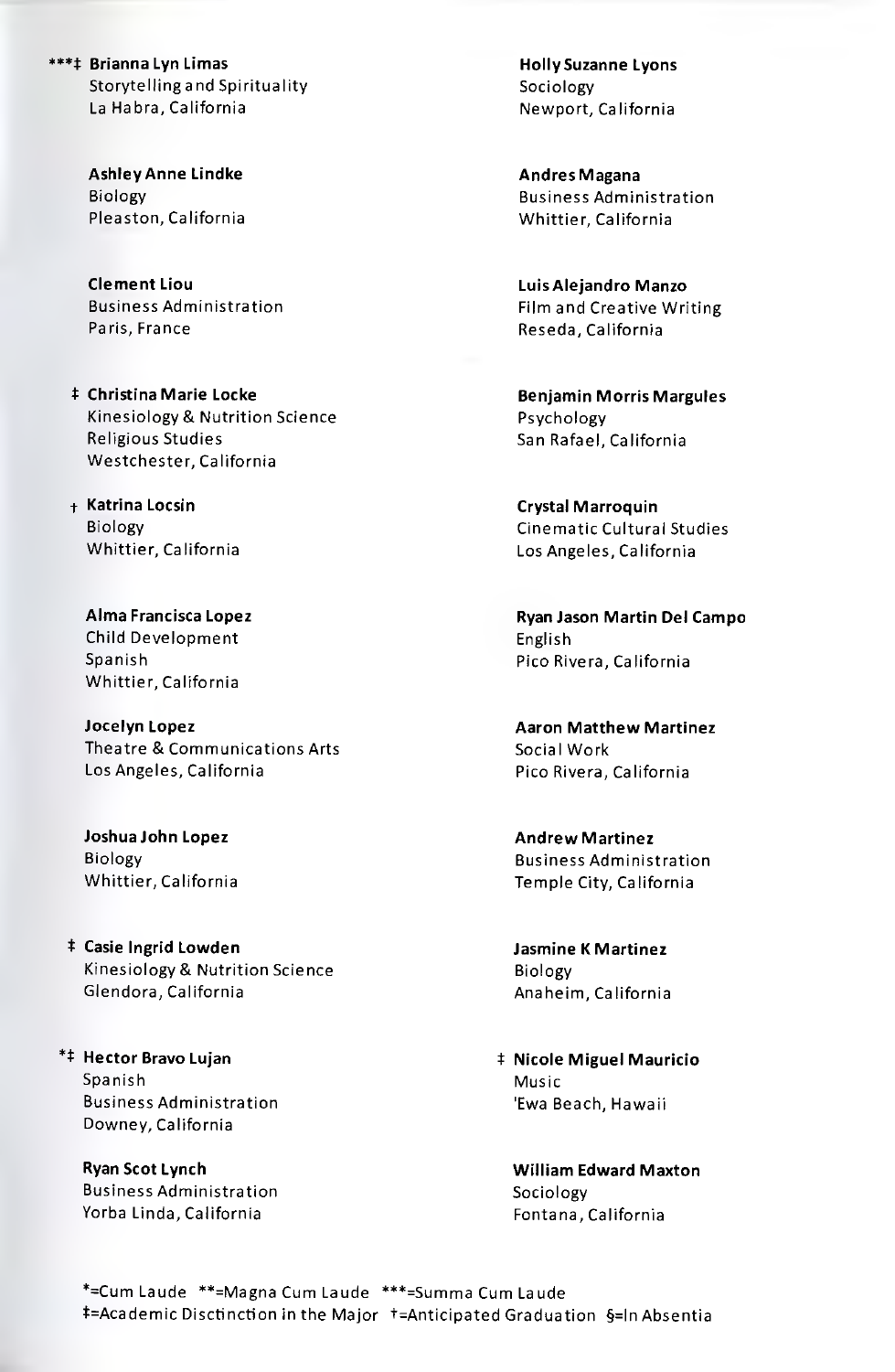**Giovanni A. Mayoral Jewels Dominique Mesa**  Business Administration English Downey, California French

**Carmen Rebecca McCarrel Marko Miocic**  Social Work Physics Diamond Bar, California

Pinole, California **Rome, Italy** 

**Leanne Marie-Rae McKee Magalie Mittwer Magalie Mittwer Channel Structure Channel Magalie Mittwer Channel Structure Media<br>Magalie Proposition Structure Magalie Mittwer Psychology** Psychology Psychology Whittier, California

t Claire Elaine McNally Aung Htet **Moe**  Child Development Child Development Theatre & Communications Arts **Highlands** Hloing, Yongon San Mateo, California

\* Christina Marie Mecklenburg Isabel Marie Molina Biology Social Work Cerritos, California Whittier, California

**Maxwell Josef Meisenheimer**  Business Administration Newport Beach, California

**Lorenzo A. Mena**  Business Administration San Gabriel, California

Olivia Marie Mercado Ethical Practices in Healthcare Chino, California

+ Miranda Merrill Business Administration English Camarillo, California Encino, California

Whittier, California

 $\ddagger$  Aireana LaNiese McDade **Massimiliano** Mirarchi History Business Administration

Tess Marie McPheeters "t **Monica Newton Molgaard**  Biology Child Development Mesa, Arizona Concord, California

Katia Fernanda Montoya Political Science Whittier, California

ZyaniaYatsil Morales Child Development Commerce, California

**Celeste Denise Moreira**  Kinesiology& Nutrition Science Downey, California

**Miranda Merrill Max Ryota Morohashi**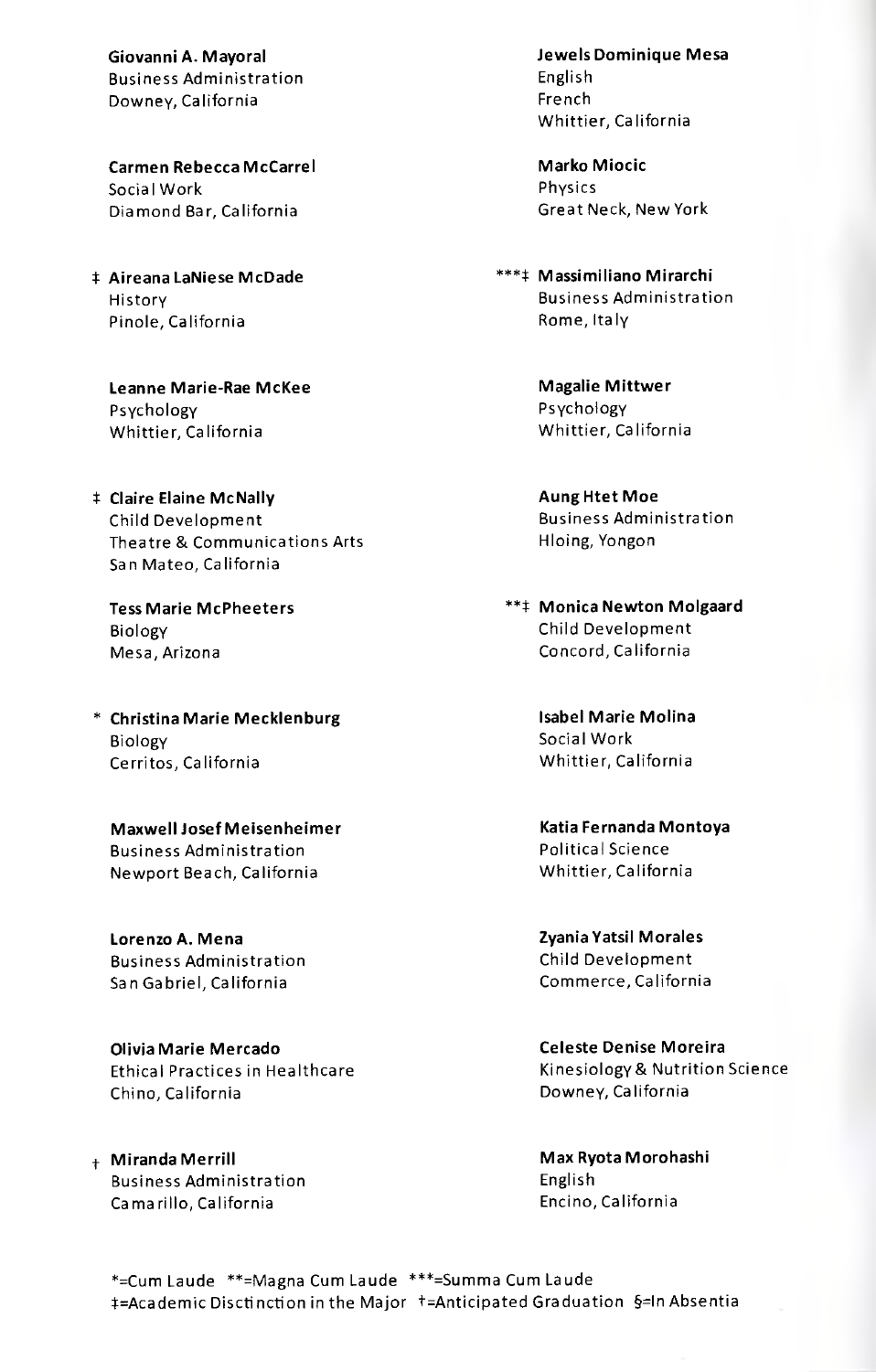Irene Akiko Morrow t Juan Navarro Kinesiology & Nutrition Science **Environmental Science Environmental Scienc**<br>Palm Desert California Palm Desert, California

**i- John David Motte KelceyA Negus**  Los Angeles, California

**Business Administration** Durham, California Spanish

Natalie Nicole Munguia **Natalie School And Accord Emily Marie Newton** Sports in Society Child Development West Covina, California

Ashley Nicole Munoz 1 Nita Neziri **Business Administration** Downey, California Gjakova, Kosovo

Pomona, California

**Anika Linda Murray Travis Warren Nishii**  Psychology **English** Brookyln, New York **Kaneohe, Hawaii** Kaneohe, Hawaii

Justin Masanori Nakakuni \*\*\*t Daniel Aaron **Novak**  Political Science **English** 

**t Ryan Wai Hoong Masaichi Nakamura** AdriannaA. Ochoa Chemistry **Business Administration** Honolulu, Hawaii West Covina, California

**Megan Katrina Natividad Marissa Elena Ochoa** Psychology **Biology Biology** Rowland Heights, California **Environmental Science** Environmental Science

 $\ddagger$  Jordan Brooke Navarro **National State of America** Zachary Michael Oddo Child Development **History** Claremont, California Whittier, California

Pico Rivera, California

Studies in Post-Confilict Reconciliation<br>Los Altos, California

**Connor J. Mulholland Carmela Guadalupe Nevarez**  Pico Rivera, California

Destiny Murillo the August of August 2012 to Joanne Xuan Nguyen Physics Political Science Seattle, Washington

Honolulu, Hawaii La Habra Heights, California

Whittier, California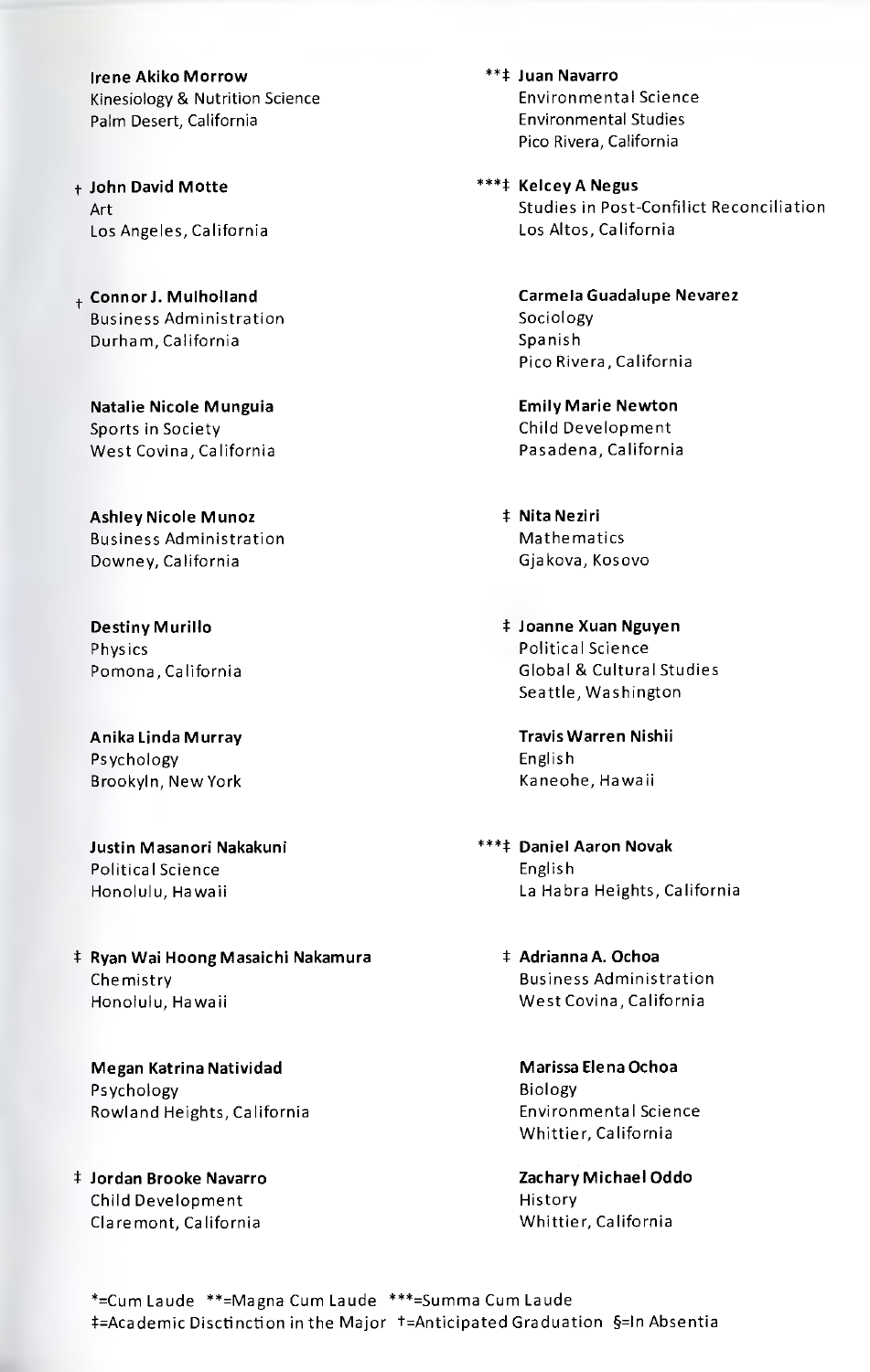Kinesiology & Nutrition Science La Crescenta, California **Bell**, California

Business Administration Business Administration Montebello, California

Kimberly Olivares f Andrea Perez Political Science Communication Communications of Global & Cultural Studies Psychology<br>Fast Los Angeles, California and Marchines and Museum and Los Angeles, California East Los Angeles, California

**Business Administration** Murrieta, California Chino, California

Biology History El Monte, California

Christine Ortega Melissa Yvette Perez Business Administration English Whittier, California **Downey**, California

Child Development English

Spanish English Whittier, California

William John Parviainen **Mirka Seleste Pojoy Mirka Seleste Pojoy** Political Science **Economics** Bakersfield, California Montebello, California

Hunter Gaston Pelletier **Jonathan James Pool** Miami, Florida El Segundo, California

David Moon Oh **Ricardo Antonio Pena Mata** 

Michael David Ojeda Alexander Jonathon Perez

Tanner Reid Olsen the Colleen Nicole Perez<br>Business Administration the Child Development

t Cassandra Olvera t Lawrence Patrick Perez Spanish Los Angeles, California

Tiffany Ashley Ortiz **Dayna Temia Perotin** Pico Rivera, California **Fullerton**, California

Abimael Abel Osorio Lillian Caroline Petruzzi Anthropology-Sociology **Behavioral Studies in Economics** Behavioral Studies in Economics Sylmar, California Sylmar, California

Erika Monique Parra **Abigail Corin Pittman** Political Science Carolines Cardiac Gardnerville, Nevada

Kinesiology & Nutrition Science **Kinesiology & Nutrition Science**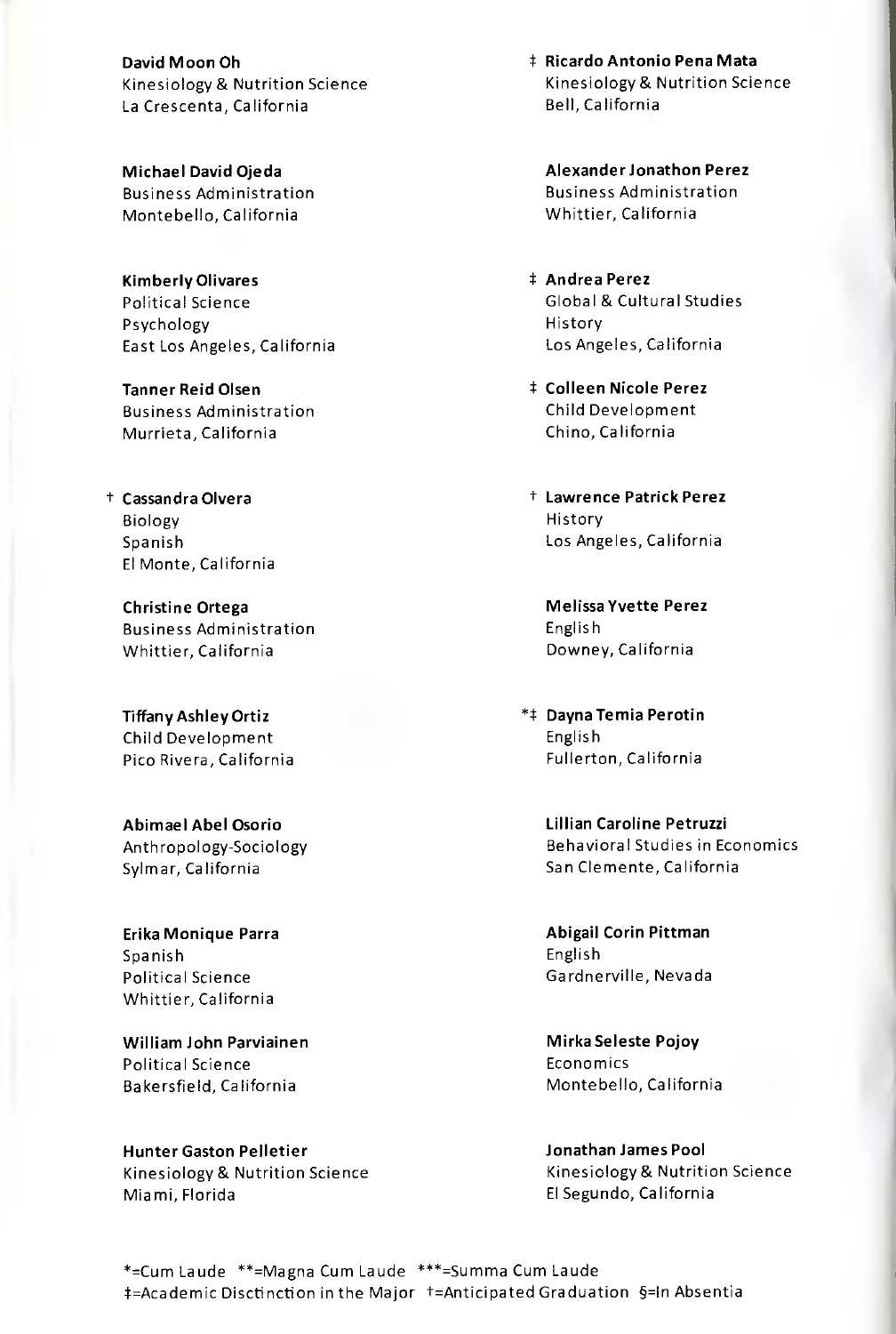Taylor Anne **Pool**  Business Administration El Segundo, California

Jennifer Preciado Child Development Pico Rivera, California

Mathematics **Physics** 

Psychology Biology

\*\* Andrea Marie Quiroz Jarred Ryan Rimby Los Angeles, California Studies

**1 Alejandro Javier Ramirez Mark Bryant Rinkel**  Kinesiology & Nutrition Science **Biology** Placerville, California Corona, California

Lakewood, California **Pasadena**, California

Anthropology-Sociology Music Los Gatos, California Whittier, California

Scottsdale, Arizona **La Habra**, California

Kaela Francesca Reisfelt Child Development Beverly Hills, California

Julia Reyes Business Administration Spanish La Puente, California

Cesar Quinonez i- Hannah Marie Rice Santa Ana, California **Mateura Analy, California** Half Moon Bay, California

**Wendy C. Quintero Amanda Jane Rickon Amanda Jane Rickon** Lawndale, California **Placerville**, California

Mathematics-Business Chemical Biologyand Global Health Beaverton, Oregon

**Rilind Radoniqi Jazmin Ylana Ringgold**  Biology Business Administration Gjakove, Kosovo Chula Vista, California

Andrea C. Rangel **Marie Christine Rios Marie Christine Rios Marie Christine Rios** Psychology **Business Administration** 

Amer Wael Rashid Jorge Navarro Rivas Political Science **Business Administration** Fresno, California Lake Forest, California

Jacob Anthony Raynaud **Alexandra B. Robledo** 

Jordan Moreschi Reichlin Angelo Joseph Rodriguez Business Administration **Kinesiology & Nutrition Science**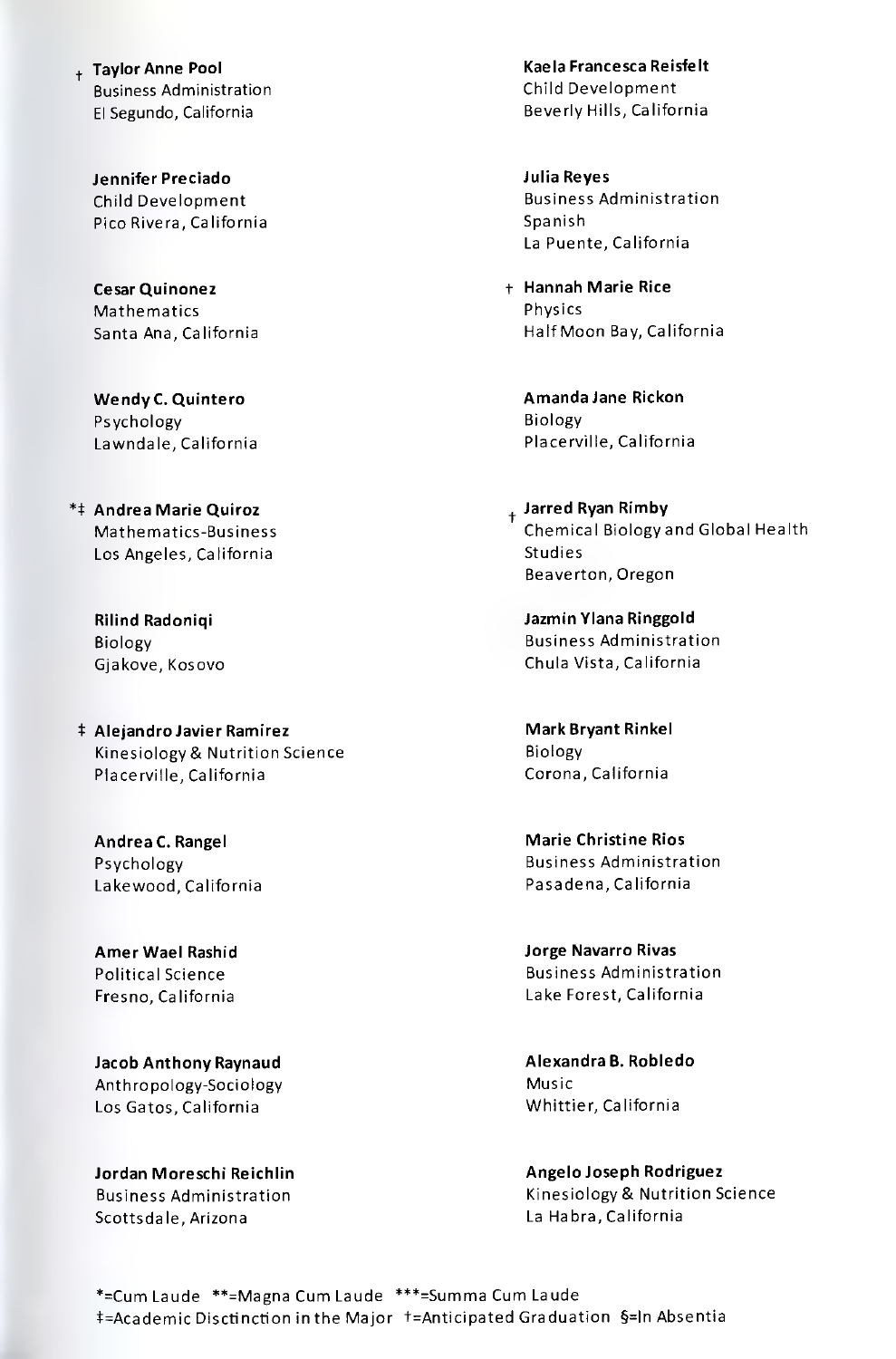Daisy Rodriguez Jaimie **J.** Sandlin

**t Maria De Jesus Rodriguez Jennifer Sandoval**  Political Science **Business Administration** Spanish **Hawthorne, California** Santa Ana, California

Priscilla Eva Marie Rodriguez **Fortino Javier Santana**<br>
Kinesiology & Nutrition Science<br> **Fusions** Business Administration Kinesiology & Nutrition Science **Business Administration Science Administration**<br>Fast Los Angeles, California East Los Angeles, California

Samantha Alexis Rodriguez t Lizbeth **R.** Santana Social Work North Biology<br>Montebello, California North Biology (Spanish Montebello, California

Environmental Science **Physics** 

\*\*\* Susan Elizabeth Rosett **1988 120 and 120 and 120 and 120 and 120 and 120 and 120 and 120 and 120 and 120 and 120 and 120 and 120 and 120 and 120 and 120 and 120 and 120 and 120 and 120 and 120 and 120 and 120 and 120 a** Economics<br>Claremont. California and a series of the series of the Altadena, California Claremont, California

Miriam Siobhan RuthStiver **t** Anakaren Serrano Theatre & Communications Arts Social Work Pasadena, California **Baldwin Park, California** 

**Ashley Marie Sagouspe Wenyi Shen**  Biology Music Number of the Music Number of the Music Number of the Music Number of the Music Number of the Music Number of the Music Number of the Music Number of the Music Number of the Music Number of the Music Number o Fresno, California **Pasadena**, California

t Gabriela Yolanda Salgado 1 a.C. 2014 1 Alex Sangwon Shin Inglewood, California **Los Angeles**, California

\*\*\*\* Michael San Angelo **Rebecca Joy Slattery** Downey, California **Los Altos, California** 

Business Administration Kinesiology & Nutrition Science Novato, California **Foothill Ranch, California** 

Bishop, California

**Jose Eduardo Romero Kevin Dean Schoben**  Glendora, California **Moreno Valley, California** Moreno Valley, California

 $\ddagger$  Erika Nicole Saldana Mari Debra Shigemasa Political Science Child Development Downey, California **Mateurs According Contracts** Huntington Beach, California

Latino and Asian Studies **Business Administration** 

Biology Business Administration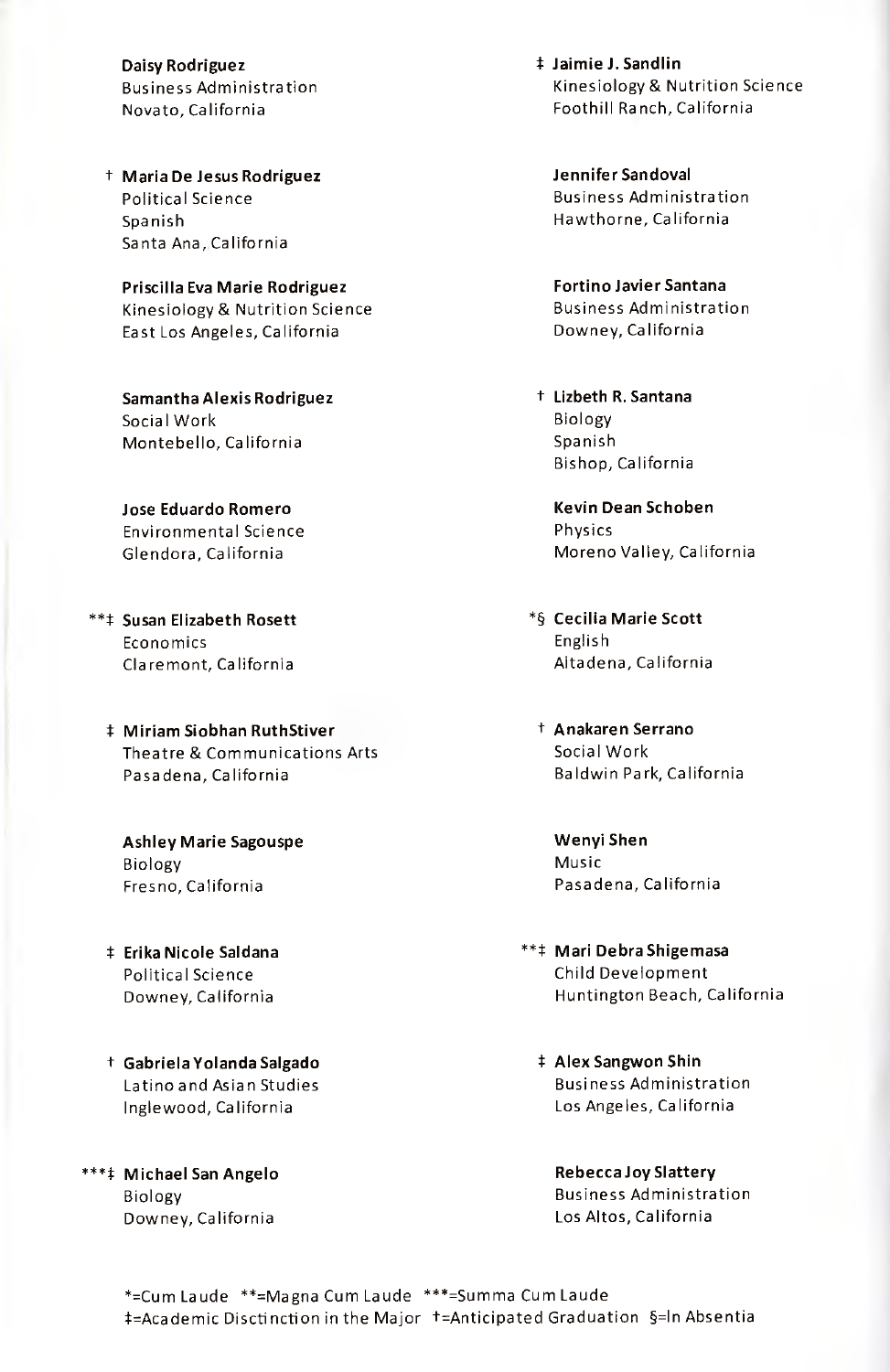**Romell Dimosthenis Smothers** Dominic Tarantelli Boston, Massachusetts **Hilton Head, South Carolina** 

**Brittany Nicole Snapp**  Business Administration La Mirada, California

Alexander Matthew Sohn Business Administration Pleasanton, California

Ruben Henry Solorza Psychology Environmental Science Whittier, California

Kelcey Rae Spencer Kinesiology & Nutrition Science Fullerton, California

David Michael Stanko Business Administration Moreno Valley, California

§ Christian Michael Stoic Business Strategies in Film Production

 $‡$  James Derek Suri Political Science Lake Forest, California

Paramee Suwantanma Art Bangkok, Thailand

Jacob Matthew Sween Biology Grass Valley, California

**Miles David Tabarez** Nicoletta Maria Torre Kinesiology & Nutrition Science **Political Science** Political Science Los Angeles, California San Mateo, California

Kinesiology & Nutrition Science Theatre & Communications Arts

**Rachel Jayme Tegenkamp**  Engineering 3-2 Mathematics San Francisco, California

t **Paul Joshua Telles**  Business Administration Santa Fe Springs, California

§ MaoTerada Business Administration Hamamatsu, Shizuoka Japan

t Bobbie Rae Terrazas English Theatre & Communications Arts San Dimas, California

1 Billy Tyler Thomas III Kinesiology& Nutrition Science Bellflower, CA

Joshua Matthew Thomas Kinesiology& Nutrition Science Compton, California

Lisa Hui **To**  English Tustin, California

> **Megan Glen Tomlinson**  Kinesiology & Nutrition Science Bellevue, Washington

\*f **Jasmine MayTong**  Kinesiology& Nutrition Science Fullerton, California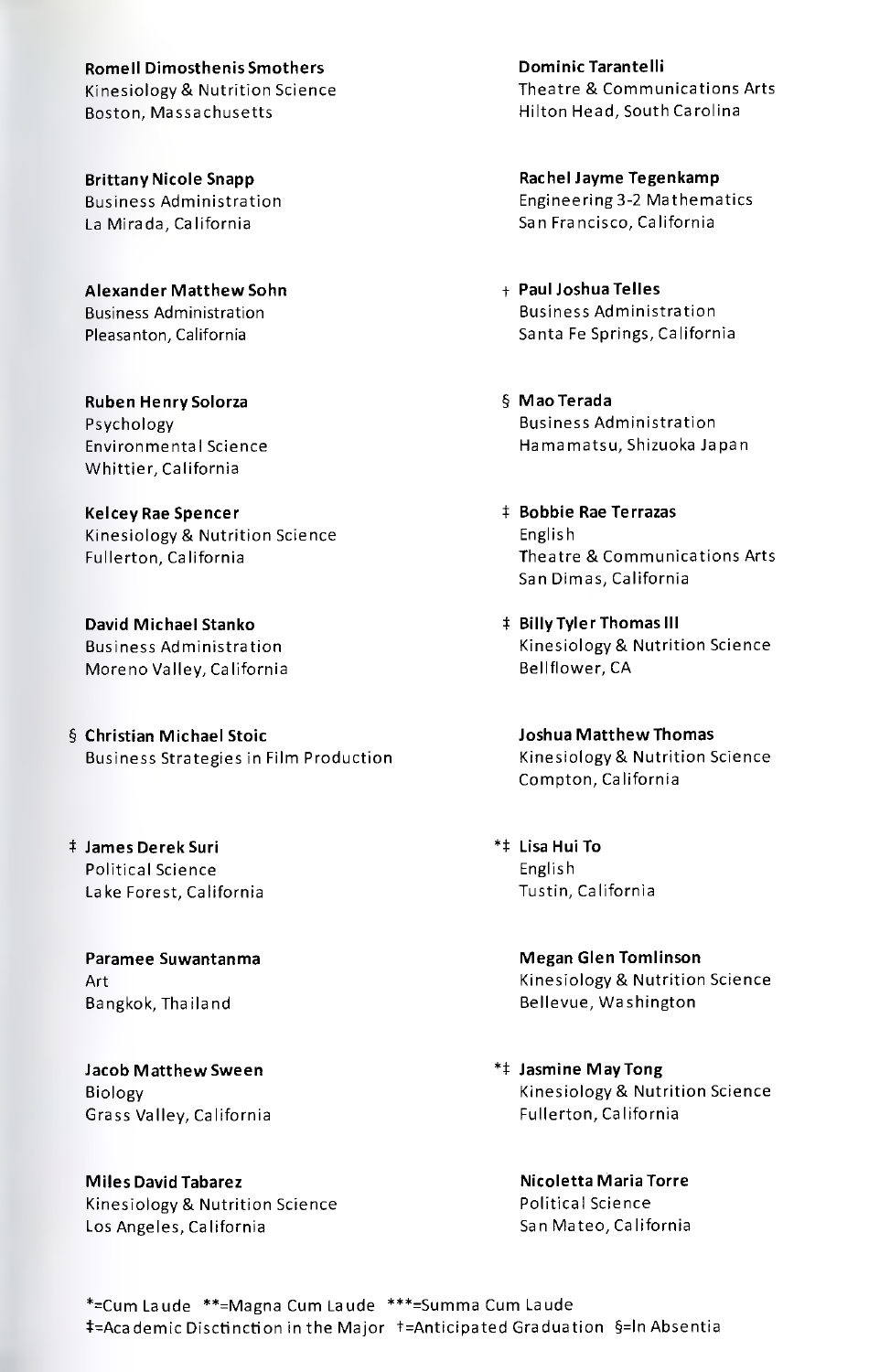Psychology Biology Biology

t Rose Norman Triest the Mihailo Vuja Social Work Economics Sebastopol, California Belgrade, Serbia

Megan Elizabeth Troutman **Eric Glenn Walden**  Kinesiology & Nutrition Science **Business Administration** Covina, California **Seal Beach, California** Seal Beach, California

Sociology **Psychology** Psychology East Palo Alto, California **Portland**, Oregon

Mel isa Vale nzuela Meagan Loretta Wallace Social Work **Social Work** Social Work South El Monte, California **Temecula**, California

Political Science **Provides** Psychology

Irvine, California **Issaquah, California** 

t Kristina Marie Velasco 't Nikki Wester Kinesiology & Nutrition Science **Business Administration** Placentia, California Limmen, The Netherlands

San Diego, California Fullerton, California

Gregorio Ernesto Verdugo III and Siri Alameda Wilder Economics **Psychology** San Diego, California **English** 

Tyrus Trevino Matthew J Voegtle Redding, California Warrenville. Illinois

**Mafileo Tapiaka Mesui Tupou Jacqueline Deanne Walker** 

Andres Vega Gabrielle Elizabeth Weber Whittier, California **Roscommon**, Michigan

Samantha Alexis Vega **Bank and Alexis Vega §** Matthew M. Webster Political Science **Business Administration** Whittier, California XVIII California Vorba Linda, California

Tucker Thomas Vejsicky **by the Contract Contract Contract Contract Contract Contract Contract Contract Contract Contract Contract Contract Contract Contract Contract Contract Contract Contract Contract Contract Contract Co** Sociology **Anthropology-Sociology** 

Diego John Velasquez II § McKenna Marie Wilder Political Science **Business Administration** 

Seattle, Washington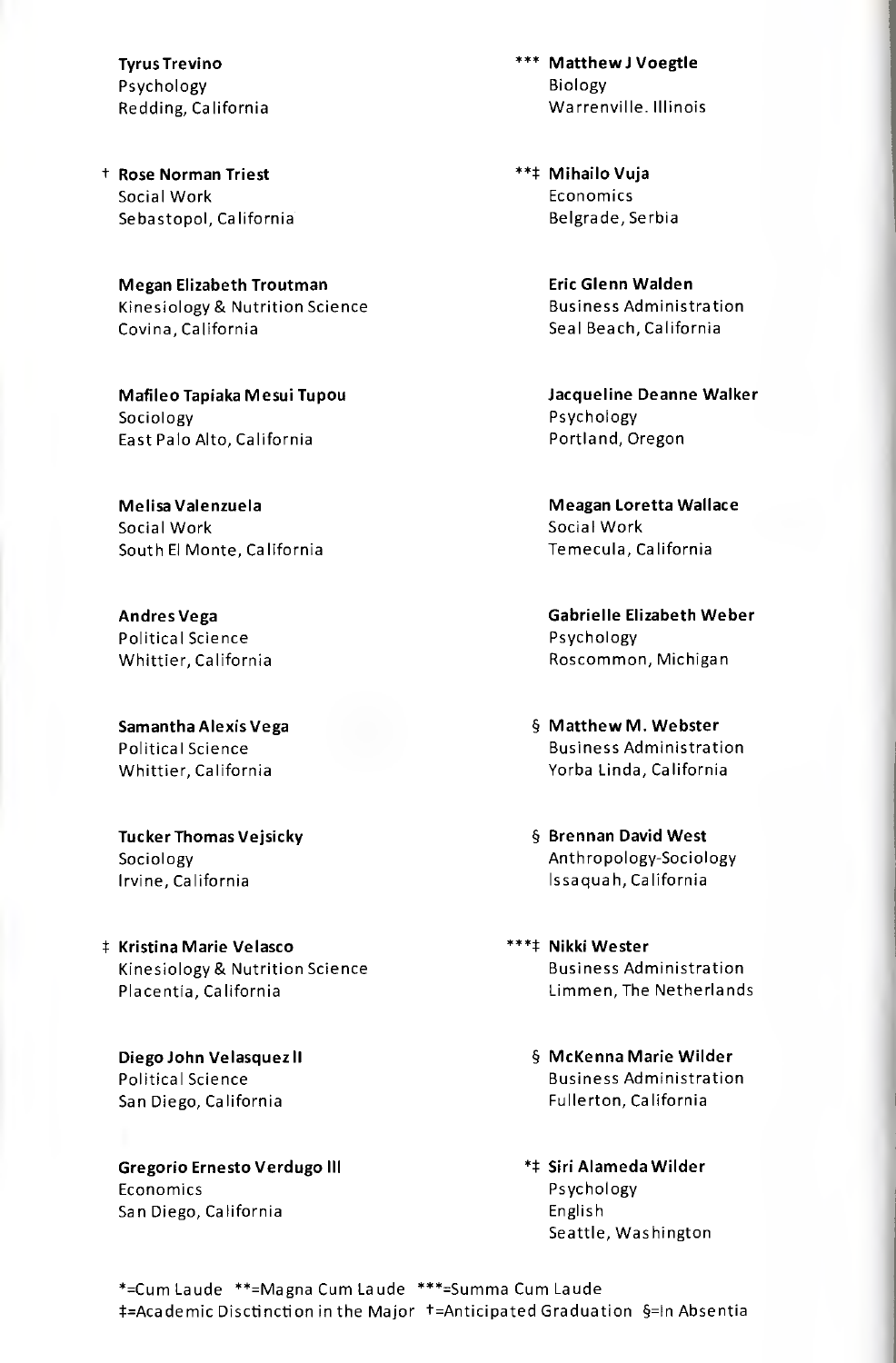\*4: Jessica Leilani Nicole Willis Ericka Lorraine Zaring Psychology Psychology Child Development La Mesa, California

**Joey Vito WilIm**  Business Administration Arcadia, California

Giovanna Beatrice Wilson Business Administration Pasadena, California

\*\*\*\* Katrina Lee Wong Kinesiology & Nutrition Science Sunnyvale, California

#### '4: Stacy Rose Yamasaki Mathematics Economics Downey, California

Jennifer Lyn Yip Kinesiology & Nutrition Science Sacramento, California

Andrew You Business Administration Arcadia, California

Gariana Jenelle Youngblood Political Science Berkeley, California

Jaime HansukYu Business Administration Portland, Oregon

Cesar **I** Zamora Biology San Francisco, California

Fernando Zaragoza Child Development Bell Gardens, California

Andrew **J.** Zubiate Social Work Covina, California



\*=Cum Laude \*\*=Magna Cum Laude \*\*\*=Summa Cum Laude t=Academic Disctinction in the Major t=Anticipated Graduation §=ln Absentia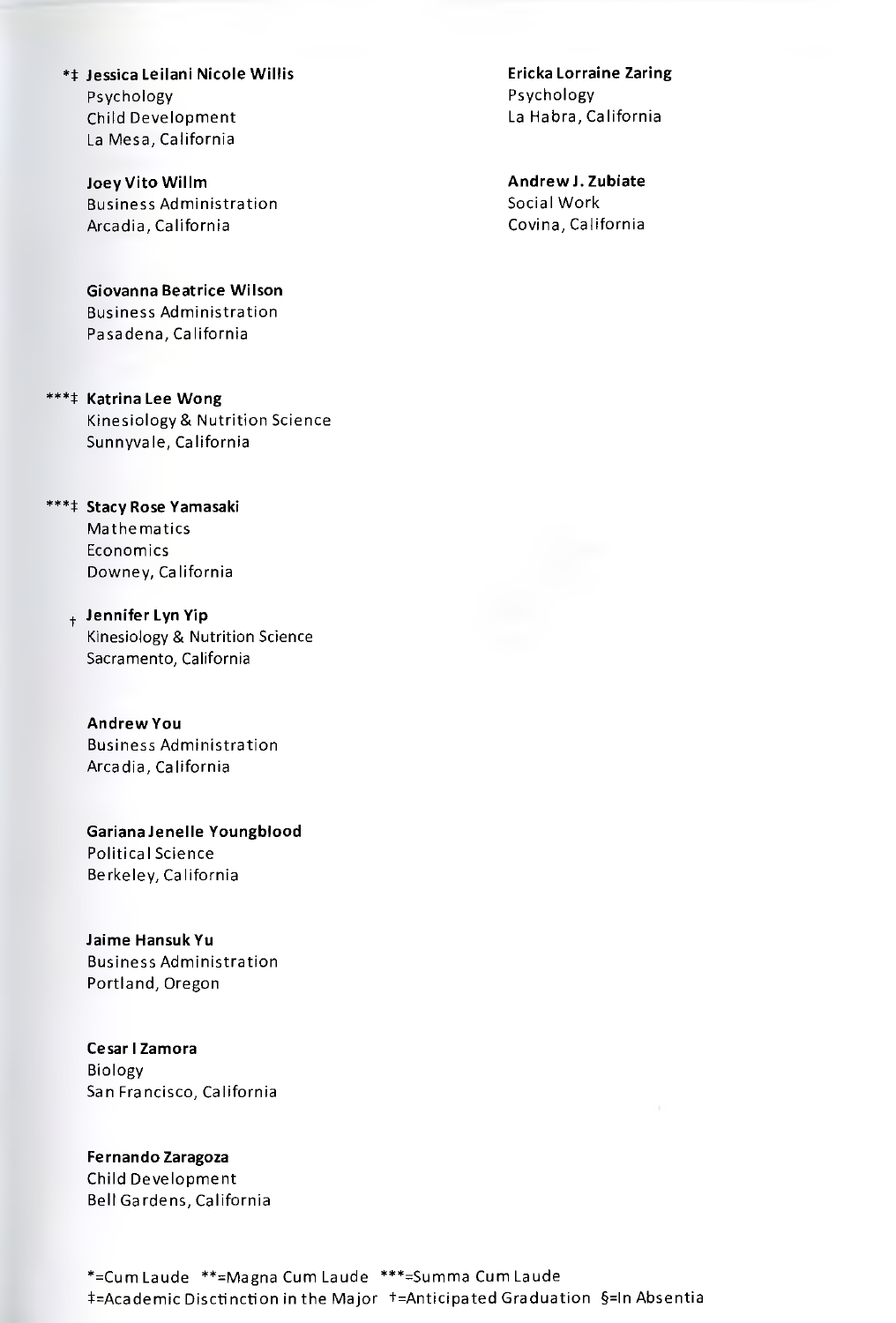## **FACULTY 2016-2017**

**Charles S. Adams, Ph.D.**  English Language and Literature

**Alvin Alejandrino, Ph.D.**  Biology

**Sara Angevine, Ph.D.**  Political Science

**John Bak, M.F.A.**  Theatre and Communication Arts

**Kathy Barlow, Ph.D.**  Kinesiology and Nutrition Science

**Tony D. Barnstone, Ph.D.**  English Language and Literature

**Christina Anne Bauer, Ph.D. Chemistry** 

**Priscilla B. Bell, Ph.D. Chemistry** 

**Frederic A. Bergerson, Ph.D.**  Political Science

**Kenneth Berthel, Ph.D.**  Modern Languages and Literatures

**David Bourgaize, Ph.D.**  Biology

**Jonathan Burton, Ph.D.**  English Language and Literature

**Lorinda B. Camparo, Ph.D.**  Psychological Sciences

**Jason Carbine, Ph.D.**  Religious Studies

**Rosemary Carbine, Ph.D.**  Religious Studies

**Michelle Chihara, Ph.D.**  English Language and Literature

**Marie-Magdeleine Chirol, Ph.D.**  Modern Languages and Literatures **Lorelei Coddington, Ph.D.**  Education and Child Development

**Cean Colcord, Ph.D.**  Education and Child Development

**Julie Collins-Dogrul, Ph.D.**  Sociology

**Anne Cong-Huyen, Ph.D.**  Digital Liberal Arts

**Gino Conti, Ph.D.**  English Language and Literature

**Stephen Cook, D.M.A.**  Music

**Scott Creley, M.F.A.**  English Language and Literature

**Jenny Davies, Ph.D.**  Biology

**Sandy de Lissovoy, M.F.A.**  Art and Art History

**Jeffrey N. Decker, Ph.D.**  Business Administration

**Teresa Delfín, Ph.D.** Anthropology

**Parul Deswal, Ph.D. Economics** 

**Joseph Donnelly, M.A.**  English Language and Literature

**Adrienne Dougherty, Ph.D.**  Psychological Sciences

**Daniel Duran, Ph.D.**  Business Administration

**Kate Durbin, M.F.A.**  English Language and Literature

**John Dusel, Ph.D. Mathematics**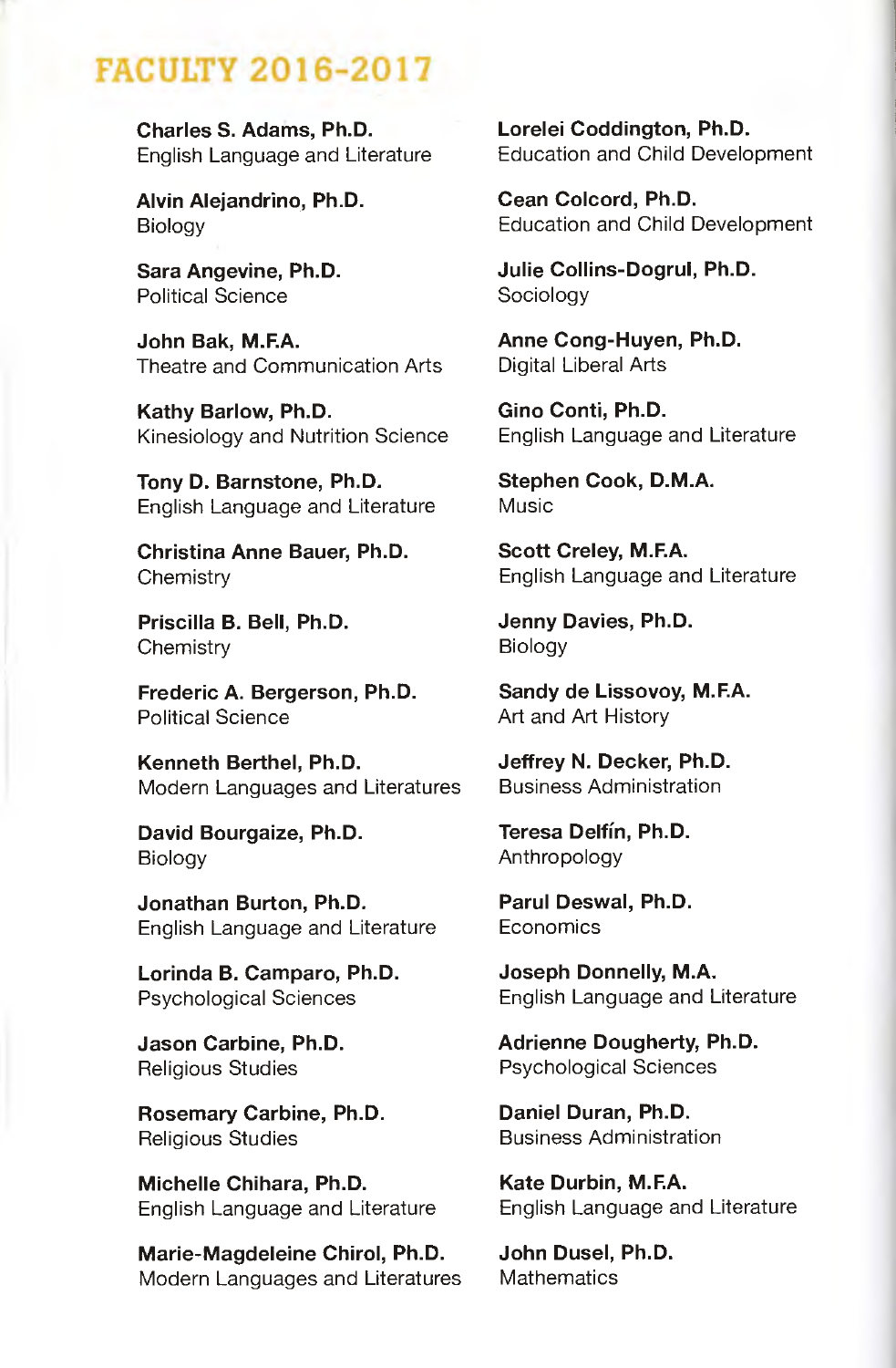**Charles L. Eastman, M.A.**  College Writing Program

**Regina Faradineh, M.S. Mathematics** 

**Shirley L. Fisher, E.M.B.A.**  Business Administration

**Cinzia Fissore, Ph.D.**  Biology and Environmental Science

**Erica A. Fradinger, Ph.D.**  Biology

**Wendy A. Furman-Adams, Ph.D.**  English Language and Literature

**Gustavo 0. Geirola, Ph.D.**  Modern Languages and Literatures

**Gary D. Gold, J.D.**  Business Administration

**Gilberto Gonzalez, M.F.A.**  Theatre and Communication Arts

Sonia González, Ph.D. Modern Languages and Literatures

**Susan Gotsch, Ph.D.**  Sociology

**Brian J. Gross, Ph.D. Economics** 

**Jeffrey Gunn, M.A., M.S.**  Sociology

**Joanne Hash, Ph.D.**  Psychological Sciences

**Irfana Hashmi, Ph.D.**  Religious Studies

**Joshua L. Haworth, Ph.D.**  Kinesiology

**Lizardo Herrera, Ph.D.**  Modern Languages and Literatures **Jenny Herrick, M.F.A.**  Art and Art History

**Ann Hickey '99, Ph.D.**  Kinesiology and Nutrition Science

**Charles T. Hill, Ph.D.**  Psychological Sciences

**Jennifer Holmes, Ph.D.**  Theatre and Communication Arts

**Melanie Householder, A.D.N.**  Kinesiology and Nutrition Science

**Hsuan Yuan (Jade) Huang, Ph.D.**  Business Administration

**David P. Hunt, Ph.D.**  Philosophy

**Lisa M. Ibanez, M.S.W.**  Social Work

**Devin S. limoto, Ph.D. Chemistry** 

**Ralph lsovitsch, Ph.D. Chemistry** 

**Danny Jauregui, M.F.A.**  Art and Art History

**Sal A. Johnston, Ph.D.**  Sociology

**Ann Kakaliouras, Ph.D.**  Anthropology

Joyce **R Kaufman, Ph.D.**  Political Science

**Elena Kazakova, Ph.D.**  Modern Languages and Literatures

**Paul Kjellberg, Ph.D.**  Philosophy

**Mark R. Kozek, Ph.D. Mathematics**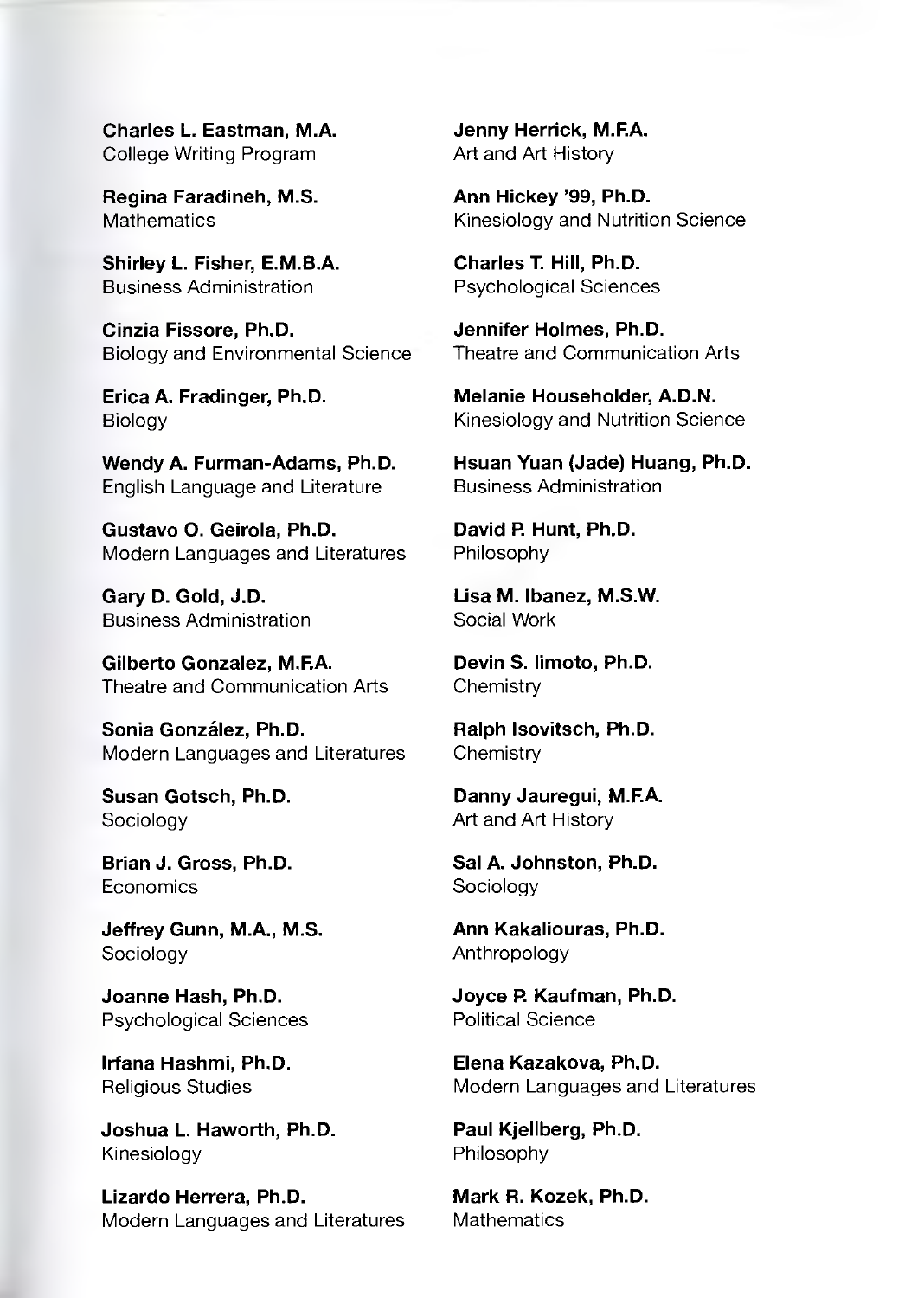## **FACULTY 2016-2017 (CONT.)**

**William Kronholm, Ph.D. Mathematics** 

**Seamus Lagan, Ph.D.**  Physics

**Amanda Lash, Ph.D.**  Psychological Sciences

**Horng-Yi Lee, Ph.D.**  Modern Languages and Literatures

**Teresa LeVelle, D.M.**  Music

**Danilo Lozano, M.A.**  Music

**Jeffrey C. Lutgen, Ph.D.**  Mathematics

**Robert B. Marks, Ph.D.**  History

**David Mbora, Ph.D.**  Biology and Environmental Science

**Michael J. McBride, Ph.D.**  Political Science

**Laura M. McEnaney, Ph.D.**  History

**Sean Morris, Ph.D.**  English Language and Literature

**David J. Muller, M.M.**  Music

**Lana Nino, Ph.D.**  Business Administration

**Deborah Norden, Ph.D.**  Political Science

**Nora Obregon, Ph.D.**  Education and Child Development

**Doreen M. O'Connor-Gomez, Ph.D.**  Modern Languages and Literatures

**José Orozco, Ph.D. History** 

**José Ortega, Ph.D.**  History

**Rebecca Overmyer-Velázquez, Ph.D.**  Sociology

**David Paddy, Ph.D.**  English Language and Literature

**Fred E. Park, Ph.D. Mathematics** 

**Glenn Finer, Ph.D.**  Physics and Astronomy

**Joseph L. Price, Ph.D.**  Religious Studies

**Paula R. Radisich, Ph.D.**  Art and Art History

**Fatos Radoniqi '06, Ph.D.**  Business Administration

**Kathleen S. Ralph, Ph.D.**  Education and Child Development

**Brian A. Reed, M.F.A.**  Theatre and Communication Arts

**Andrea Rehn, Ph.D.**  English Language and Literature

**Adrian Riskin, Ph.D. Mathematics** 

**Xochitl Ruiz, Ph.D.**  Anthropology

**Brock R. Russell, Ph.D.**  Physics and Astronomy

**Elizabeth Sage, Ph.D.**  History

**Kay Sanders, Ph.D.**  Education and Child Development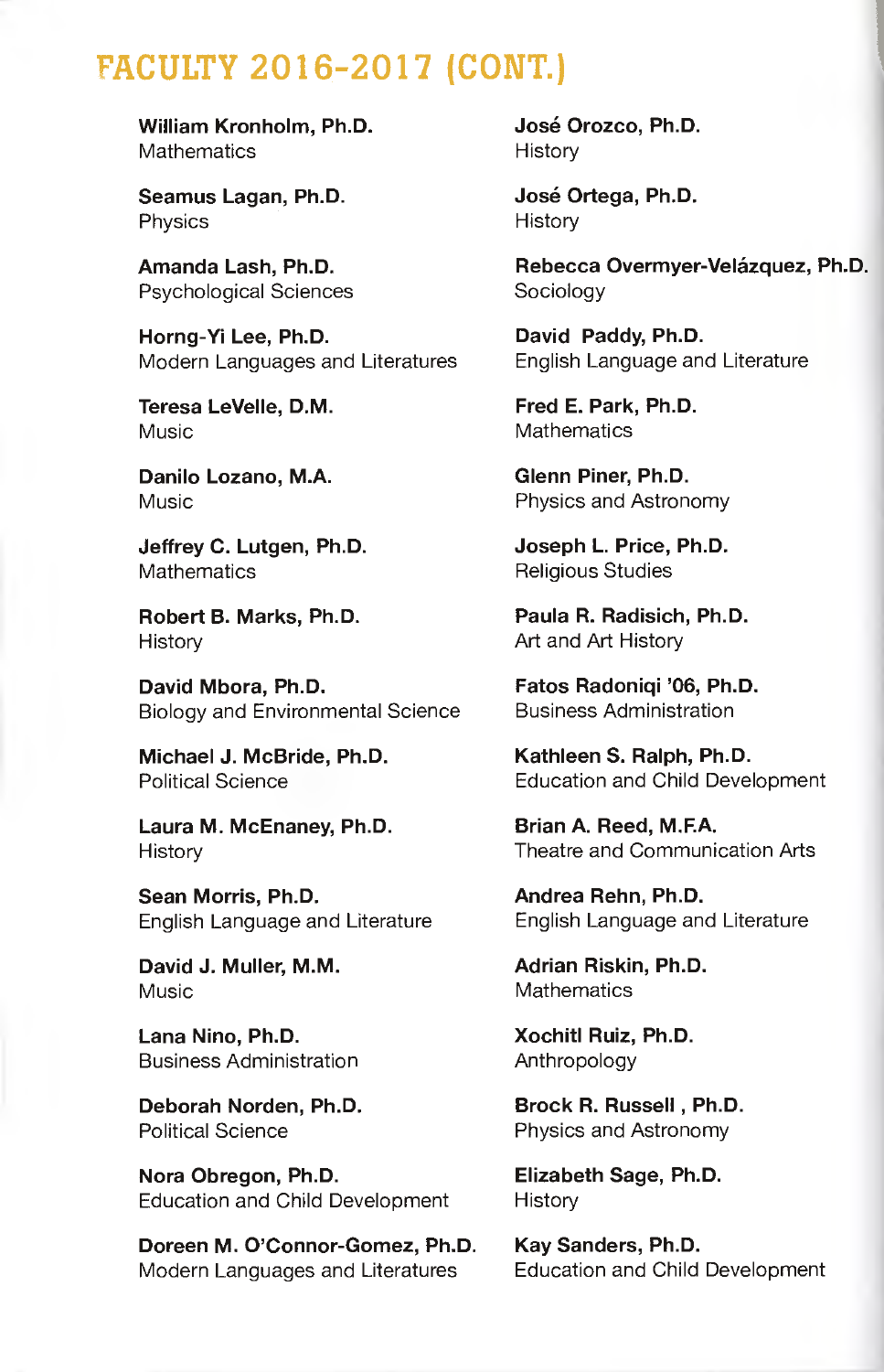Nuvia Saucedo, **Ph.D. Chemistry** 

**Paul Savala, Ph.D. Mathematics** 

**Christina Scott, Ph.D.**  Psychological Sciences

**Anne Sebanc, Ph.D.**  Education and Child Development

**Ayesha Shaikh, Ph.D.**  Psychological Sciences

**Paula M. Sheridan, Ph.D.**  Social Work

**Katy Simonian '10, M.A.**  English Language and Literature

**David Sloan, M.F.A.**  Art and Art History

**Kristen Smirnov, Ph.D.**  Business Administration

**R. Fritz Smith, Ph.D. Mathematics** 

**Ashkan Soltani, M.F.A.**  Film Studies

**Ivannia Soto, Ph.D.**  Education and Child Development

**Shannon Stanton, Ph.D.**  Education and Child Development

**Joshua Strong, Ph.D. Mathematics** 

**Lauren Swanson, Ph.D.**  Education and Child Development

**Cheryl C. Swift, Ph.D.**  Biology and Environmental Science

**Michelle Switzer, Ph.D.**  Philosophy

**Lufei Teng, Ph.D.**  Economics

**Eli Thorkelson, Ph.D.**  Sociology and Anthropology

**Hector F. Valenzuela, Ph.D. Biology** 

**Patricia A. Van Oosbree, Ph.D.**  Kinesiology and Nutrition Science

**Sylvia Vetrone '99, Ph.D.**  Biology

**Judith T. Wagner, Ph.D.**  Education and Child Development

**Andrew Wallis, Ph.D.**  Modern Languages and Literatures

**Roger White, Ph.D. Economics** 

**Asbury Hamilton Williams, Ph.D.**  Social Work

**Natale Zappia, Ph.D. History** 

**Serkan Zorba, Ph.D.**  Physics and Astronomy

#### **LIBRARIANS**

**Samantha Alfrey, M.U.S.** 

**Joseph F. Dmohowski, M.S.L.S.** 

**Michael Garabedian '98, M.U.S.** 

**Nick Velkavrh, M.L.I.S.**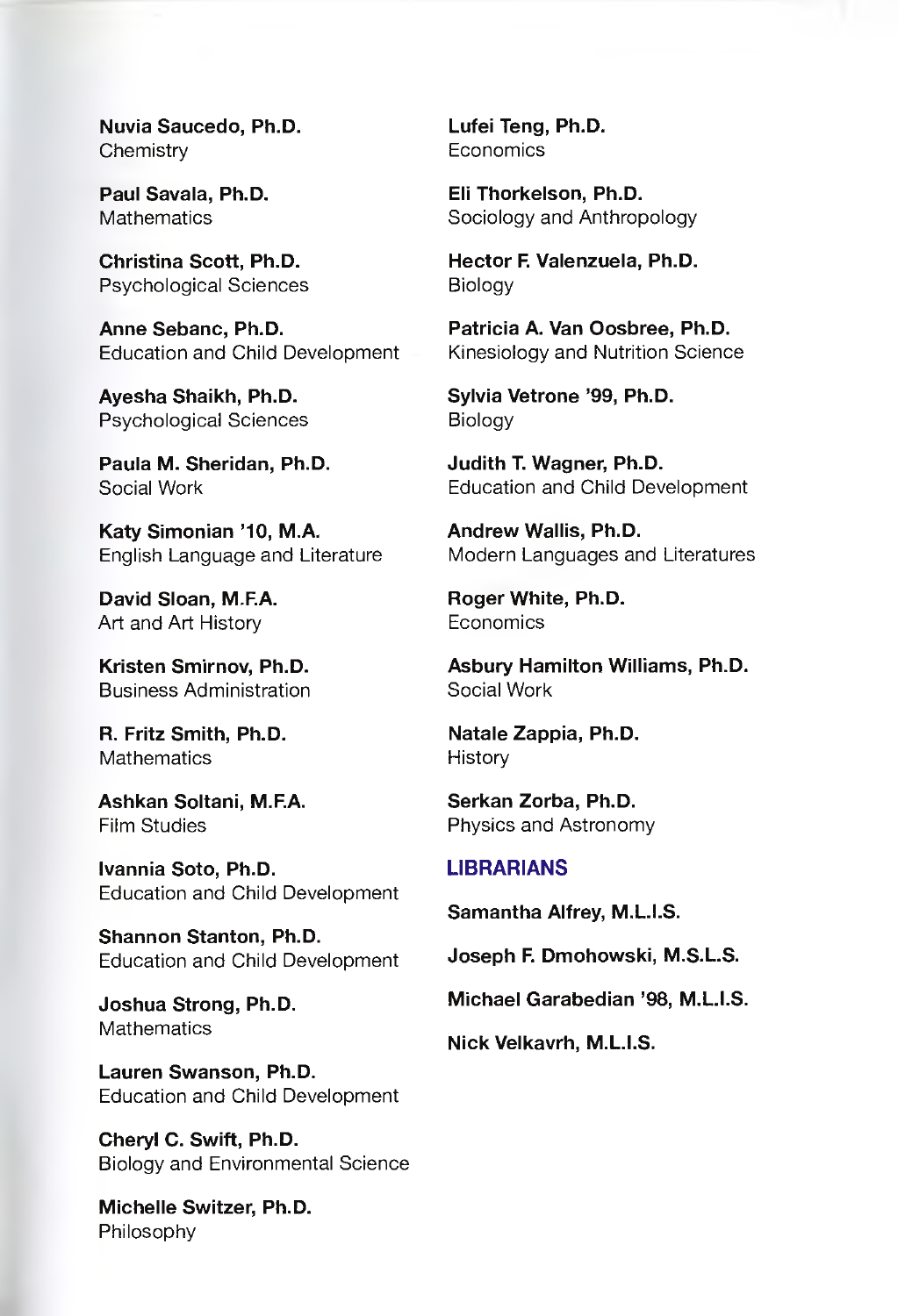### **FACILITY EMERITI**

**Richard Archer, Ph.D.**  History

**Maurine Behrens, Ph.D.**  Psychology

**Donald H. Breese, Ph.D.**  History

**Donald Bremme, Ph.D.**  Education and Child Development

**Irene Carlyle, M.A.**  Speech Pathology and Audiology

**Rafael Chabrán, Ph.D.**  Modern Languages and Literatures

**Richard Cheatham '68, Ph.D.**  Theatre and Communication Arts

**Thelma Eaton, D.S.W.**  Social Work

**Joseph Fairbanks, Ph.D.**  History

**Ann Farmer, Ph.D.**  English Language and Literature

**Abi Fattahi, Ph.D. Mathematics** 

**William Geiger '62, Ph.D.**  English Language and Literature

**Stephen A. Goldberg, Ph.D.**  Biology

**Stephen Gothold '63, D.M.A.**  Music

**Marilyn Gottschall, Ph.D.**  Religious Studies

**Warren A. Hanson, Ph.D.**  Biology

**Leslie Howard '62, Ph.D.**  Sociology

**Anne Kiley, Ph.D.**  English Language and Literature

**Charles R. Laine, Ph.D.** Business Administration

**Amy Mass, D.S.W.**  Social Work

**Eugene Mills, Ph.D., LL.D., L.H.D.**  Psychology President (1979-1989)

**John H. Neu, Ph.D.**  Political Science

**Frances Nobert, D.M.A.**  Music

**Philip O'Brien '61, Ph.D.**  College Librarian

**Ria M. O'Foghludha, Ph.D.**  Art and Art History

**Orpha Ochse, Ph.D.**  Music

**Lucy O'Connor, Ph.D. Psychology** 

**Emelie Olson, Ph.D.**  Anthropology

Stephen Overturf, **Ph.D. Economics** 

**Charles Reeg, Ph.D. Chemistry** 

**Robert Speier, B.M.F.A.**  Art

**Ann Topjon, M.S.L.S.**  Library

**Mary Ellen Vick, M.S.L.S.**  Library

**David B. Volckmann, Ph.D.**  Psychology

**William Wadsworth, Ph.D.**  Geology

**Gregory R. Woirol, Ph.D. Economics** 

**Glenn Yocum, Ph.D.**  Religious Studies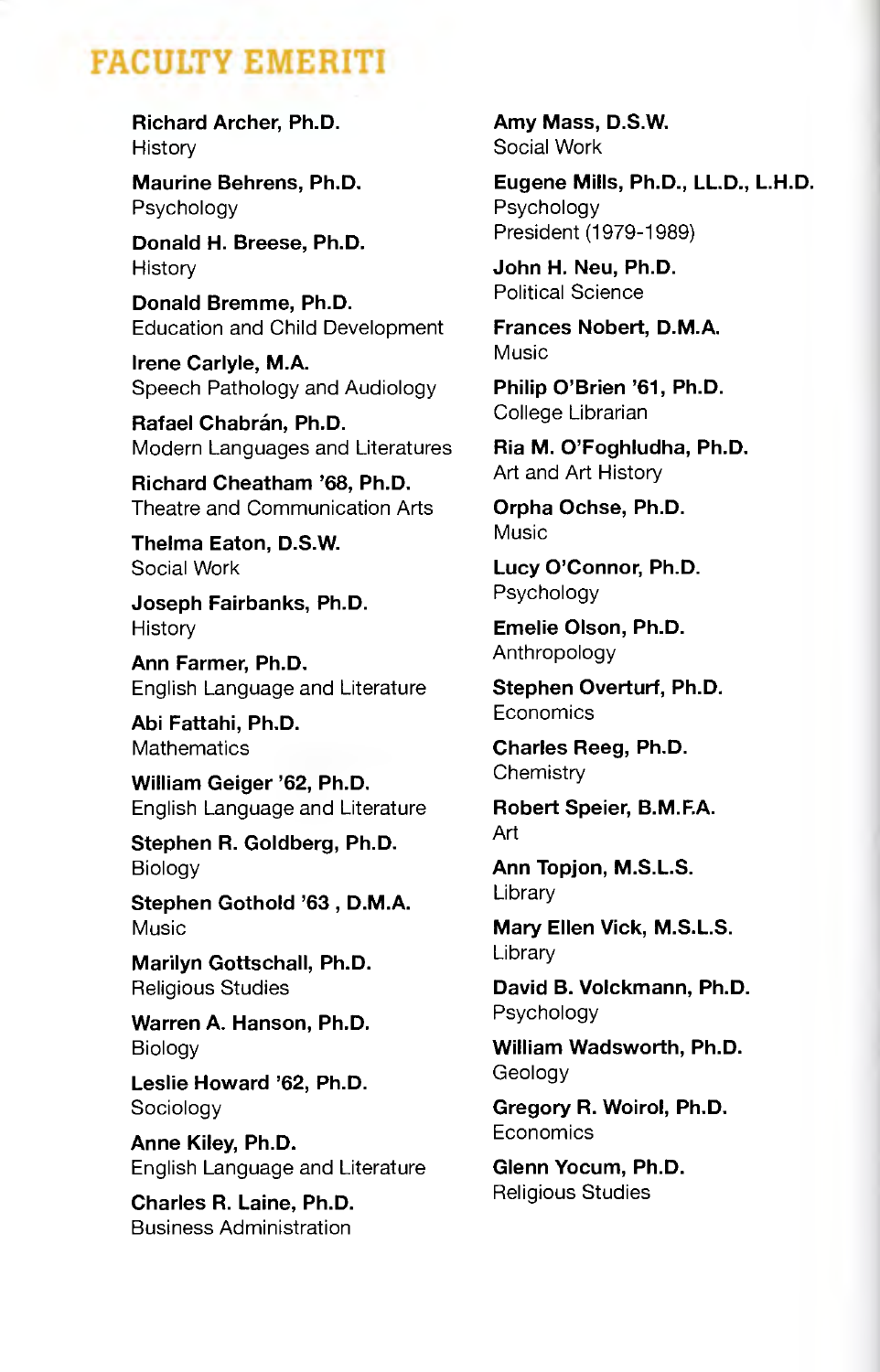### **BOARD OF TRUSTEES & SENIOR ADMINISTRATION**

#### **OFFICERS OF THE BOARD**

Alan H. Lund '71 **Chairman** 

James E. Mitchell '62 **Treasurer** 

Barry Blechman P '14 **Secretary** 

#### **MEMBERS OF THE BOARD**

Albert W. Anderson '66 Fred D. Anderson '66 James M. Brown '71 Christopher G. Caldwell P '13, '15 Vincent J. Daigneault '85 Peter E. Feinberg '82 Raymond "Buck" Ferguson '67 Jennifer L. Fuller '82 P '17 Richard I. Gilchrist '68 P '06 '07 Barbara (Ondrasik) Groce '57 Carey (Baker) Halio '95 Helen Newton Hartung P '13 Yukiyasu Hayashi P '10 Kathleen L. Kane '71 Jascha Kaykas-Wolff '98 Edwin Keh '79, P '11, '15 May Kay Koong L.H.D. '14 Richard Lichtenstein P '16 James R. Parks Janet L. Roberts '64 Richard S. Ruben Marvin J. Suomi Steven Weston '83 Kate K. Wiley P '11 Robert Zemsky '62

#### **TRUSTEES PRO TEM**

Gerard P. Forster '87, P '08 Elizabeth Y. Kay-lm '89 Darrell Walker '76 Kenya L. Williams WLS '10 Richard Zapanta P '13

#### **TRUSTEES EMERITI**

Richard H. Deihl '49, D.B.A. '84 Alfred J. Gobar '53, M.A. '55, L.H.D. '05, P'88, '96 Willard V. Harris, Jr. '55, L.H.D. '02, P'80, '87 Donald J. Herrema '74 Caroline (Patterson) Ireland '43 Sharon W. McLaughlin P'85, '88, '90 R. Chandler Meyers, LL.D. '88 Anthony R. Pierno '54, L.H.D. '00 P'84 Ruth B. Shannon, L.H.D. '92 Elden L. Smith '62 Donald E. Wood, L.H.D. '98

#### **SENIOR ADMINISTRATION**

Sharon D. Herzberger President

Robert J. Coleman Special Assistant to the President & Executive Director of Athletics

Judith Daar Interim Dean of Whittier Law School

Steve Delgado Vice President for Advancement

James Dunkelman Vice President for Finance & Administration

Darrin Good Vice President for Academic Affairs & Dean of Faculty

Kieron Miller Vice President for Enrollment

Joel Pérez Vice President & Dean of Students

Kristin Wiberg Executive Assistant to the President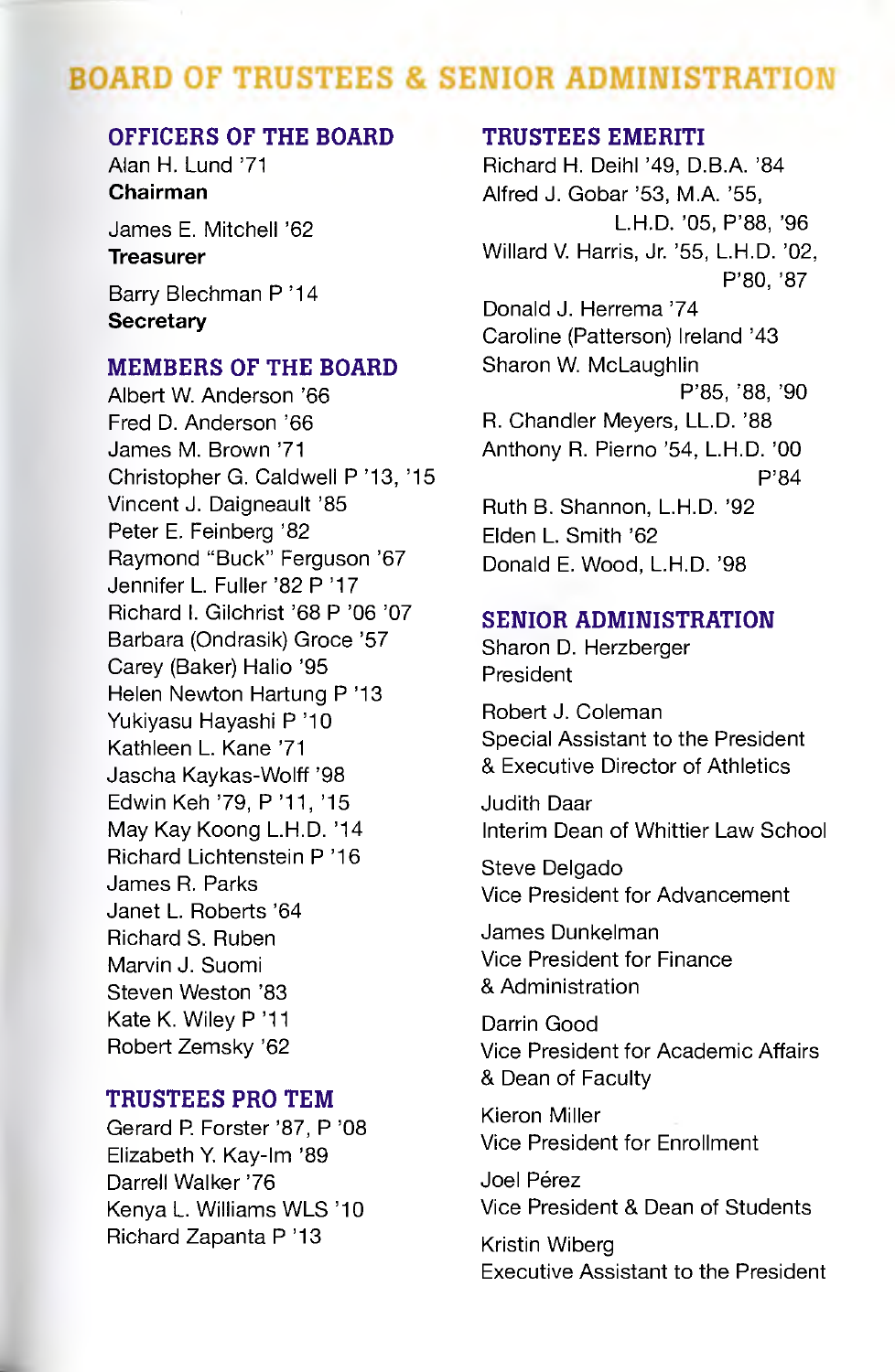## **HISTORY OF WHITTIER COLLEGE**

Whittier College, founded in 1887, was named for the Quaker abolitionist poet John Greenleaf Whittier. Since that time, the institution has grown into a distinctive, national liberal arts college. It serves a diverse student population with unique, widely praised curricula. The College campus provides an intimate environment in which about 1,600 students live and study with more than 100 distinguished faculty. Like other excellent liberal arts colleges, Whittier encourages students to become broadly educated rather than merely trained for a specific career. It emphasizes small, interactive classes led by full-time faculty members and requires that students cultivate the analytical, critical, and rhetorical skills that all liberally educated persons enjoy.

Although the College has maintained no formal affiliation with the Religious Society of Friends since the 1940s, the social values of its Quaker heritage—respect for the individual, freedom of conscience, integrity, justice, and internationalism—strongly influence its ethos. From the beginning, the same egalitarian views that placed Quakers in the forefront of the battle to abolish slavery dictated that the College open its doors to persons of both sexes as well as all races and nations. Today, the College is a cosmopolitan vanguard of 21St century society with more than 50 percent of its undergraduates, and three of its four Rhodes Scholars, from underrepresented ethnic and international groups. This cultural diversity profoundly strengthens intellectual discourse and provides a realistic exposure to the kind of world students will enter upon graduation. Students and faculty continue a long tradition of community service, echoing the Quaker conviction that helping others is a moral obligation. International study opportunities enrich every field and major, reflecting the Quaker idea that truth transcends the boundaries of race, culture, and nation.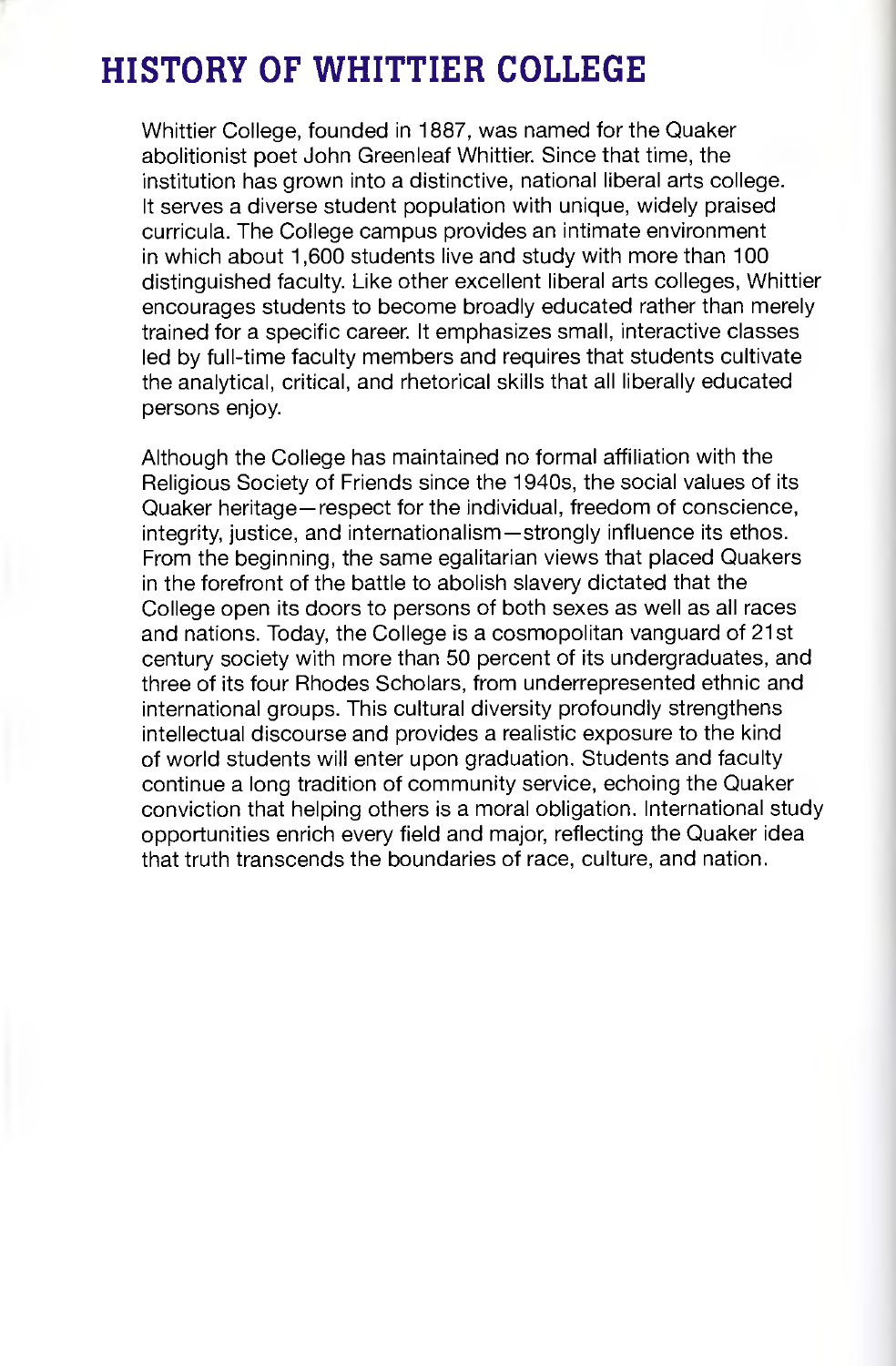